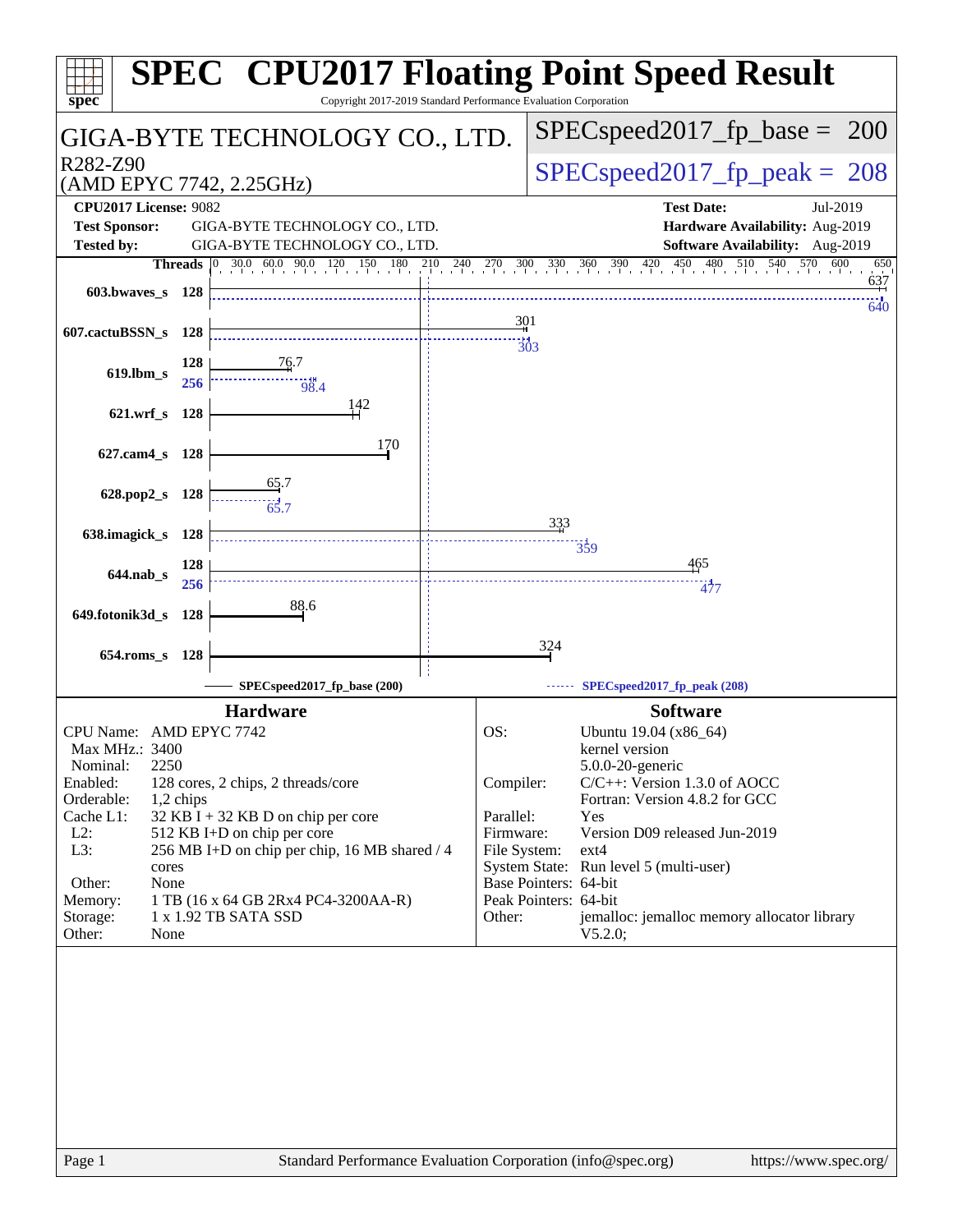#### **[spec](http://www.spec.org/) [SPEC CPU2017 Floating Point Speed Result](http://www.spec.org/auto/cpu2017/Docs/result-fields.html#SPECCPU2017FloatingPointSpeedResult)** Copyright 2017-2019 Standard Performance Evaluation Corporation GIGA-BYTE TECHNOLOGY CO., LTD. (AMD EPYC 7742, 2.25GHz) R282-Z90  $SPEC speed2017$  fp  $peak = 208$ SPECspeed2017 fp base =  $200$ **[CPU2017 License:](http://www.spec.org/auto/cpu2017/Docs/result-fields.html#CPU2017License)** 9082 **[Test Date:](http://www.spec.org/auto/cpu2017/Docs/result-fields.html#TestDate)** Jul-2019 **[Test Sponsor:](http://www.spec.org/auto/cpu2017/Docs/result-fields.html#TestSponsor)** GIGA-BYTE TECHNOLOGY CO., LTD. **[Hardware Availability:](http://www.spec.org/auto/cpu2017/Docs/result-fields.html#HardwareAvailability)** Aug-2019 **[Tested by:](http://www.spec.org/auto/cpu2017/Docs/result-fields.html#Testedby)** GIGA-BYTE TECHNOLOGY CO., LTD. **[Software Availability:](http://www.spec.org/auto/cpu2017/Docs/result-fields.html#SoftwareAvailability)** Aug-2019 **[Results Table](http://www.spec.org/auto/cpu2017/Docs/result-fields.html#ResultsTable) [Benchmark](http://www.spec.org/auto/cpu2017/Docs/result-fields.html#Benchmark) [Threads](http://www.spec.org/auto/cpu2017/Docs/result-fields.html#Threads) [Seconds](http://www.spec.org/auto/cpu2017/Docs/result-fields.html#Seconds) [Ratio](http://www.spec.org/auto/cpu2017/Docs/result-fields.html#Ratio) [Seconds](http://www.spec.org/auto/cpu2017/Docs/result-fields.html#Seconds) [Ratio](http://www.spec.org/auto/cpu2017/Docs/result-fields.html#Ratio) [Seconds](http://www.spec.org/auto/cpu2017/Docs/result-fields.html#Seconds) [Ratio](http://www.spec.org/auto/cpu2017/Docs/result-fields.html#Ratio) Base [Threads](http://www.spec.org/auto/cpu2017/Docs/result-fields.html#Threads) [Seconds](http://www.spec.org/auto/cpu2017/Docs/result-fields.html#Seconds) [Ratio](http://www.spec.org/auto/cpu2017/Docs/result-fields.html#Ratio) [Seconds](http://www.spec.org/auto/cpu2017/Docs/result-fields.html#Seconds) [Ratio](http://www.spec.org/auto/cpu2017/Docs/result-fields.html#Ratio) [Seconds](http://www.spec.org/auto/cpu2017/Docs/result-fields.html#Seconds) [Ratio](http://www.spec.org/auto/cpu2017/Docs/result-fields.html#Ratio) Peak** [603.bwaves\\_s](http://www.spec.org/auto/cpu2017/Docs/benchmarks/603.bwaves_s.html) 128 91.7 643 92.6 637 **[92.6](http://www.spec.org/auto/cpu2017/Docs/result-fields.html#Median) [637](http://www.spec.org/auto/cpu2017/Docs/result-fields.html#Median)** 128 92.4 638 92.1 641 **[92.2](http://www.spec.org/auto/cpu2017/Docs/result-fields.html#Median) [640](http://www.spec.org/auto/cpu2017/Docs/result-fields.html#Median)** [607.cactuBSSN\\_s](http://www.spec.org/auto/cpu2017/Docs/benchmarks/607.cactuBSSN_s.html) 128 55.3 301 **[55.4](http://www.spec.org/auto/cpu2017/Docs/result-fields.html#Median) [301](http://www.spec.org/auto/cpu2017/Docs/result-fields.html#Median)** 55.8 299 128 56.1 297 54.8 304 **[55.0](http://www.spec.org/auto/cpu2017/Docs/result-fields.html#Median) [303](http://www.spec.org/auto/cpu2017/Docs/result-fields.html#Median)** [619.lbm\\_s](http://www.spec.org/auto/cpu2017/Docs/benchmarks/619.lbm_s.html) 128 71.0 73.8 **[68.3](http://www.spec.org/auto/cpu2017/Docs/result-fields.html#Median) [76.7](http://www.spec.org/auto/cpu2017/Docs/result-fields.html#Median)** 68.3 76.7 256 **[53.2](http://www.spec.org/auto/cpu2017/Docs/result-fields.html#Median) [98.4](http://www.spec.org/auto/cpu2017/Docs/result-fields.html#Median)** 52.0 101 54.7 95.8 [621.wrf\\_s](http://www.spec.org/auto/cpu2017/Docs/benchmarks/621.wrf_s.html) 128 97.4 136 93.0 142 **[93.3](http://www.spec.org/auto/cpu2017/Docs/result-fields.html#Median) [142](http://www.spec.org/auto/cpu2017/Docs/result-fields.html#Median)** 128 97.4 136 93.0 142 **[93.3](http://www.spec.org/auto/cpu2017/Docs/result-fields.html#Median) [142](http://www.spec.org/auto/cpu2017/Docs/result-fields.html#Median)**

[627.cam4\\_s](http://www.spec.org/auto/cpu2017/Docs/benchmarks/627.cam4_s.html) 128 52.6 169 52.2 170 **[52.3](http://www.spec.org/auto/cpu2017/Docs/result-fields.html#Median) [170](http://www.spec.org/auto/cpu2017/Docs/result-fields.html#Median)** 128 52.6 169 52.2 170 **[52.3](http://www.spec.org/auto/cpu2017/Docs/result-fields.html#Median) [170](http://www.spec.org/auto/cpu2017/Docs/result-fields.html#Median)** [628.pop2\\_s](http://www.spec.org/auto/cpu2017/Docs/benchmarks/628.pop2_s.html) 128 **[181](http://www.spec.org/auto/cpu2017/Docs/result-fields.html#Median) [65.7](http://www.spec.org/auto/cpu2017/Docs/result-fields.html#Median)** 181 65.6 181 65.8 128 180 66.0 **[181](http://www.spec.org/auto/cpu2017/Docs/result-fields.html#Median) [65.7](http://www.spec.org/auto/cpu2017/Docs/result-fields.html#Median)** 181 65.6 [638.imagick\\_s](http://www.spec.org/auto/cpu2017/Docs/benchmarks/638.imagick_s.html) 128 **[43.3](http://www.spec.org/auto/cpu2017/Docs/result-fields.html#Median) [333](http://www.spec.org/auto/cpu2017/Docs/result-fields.html#Median)** 43.4 333 42.9 336 128 40.3 358 40.2 359 **[40.2](http://www.spec.org/auto/cpu2017/Docs/result-fields.html#Median) [359](http://www.spec.org/auto/cpu2017/Docs/result-fields.html#Median)** [644.nab\\_s](http://www.spec.org/auto/cpu2017/Docs/benchmarks/644.nab_s.html) 128 38.0 460 37.6 465 **[37.6](http://www.spec.org/auto/cpu2017/Docs/result-fields.html#Median) [465](http://www.spec.org/auto/cpu2017/Docs/result-fields.html#Median)** 256 36.6 477 36.6 478 **[36.6](http://www.spec.org/auto/cpu2017/Docs/result-fields.html#Median) [477](http://www.spec.org/auto/cpu2017/Docs/result-fields.html#Median)** [649.fotonik3d\\_s](http://www.spec.org/auto/cpu2017/Docs/benchmarks/649.fotonik3d_s.html) 128 104 87.8 **[103](http://www.spec.org/auto/cpu2017/Docs/result-fields.html#Median) [88.6](http://www.spec.org/auto/cpu2017/Docs/result-fields.html#Median)** 103 88.9 128 104 87.8 **[103](http://www.spec.org/auto/cpu2017/Docs/result-fields.html#Median) [88.6](http://www.spec.org/auto/cpu2017/Docs/result-fields.html#Median)** 103 88.9 [654.roms\\_s](http://www.spec.org/auto/cpu2017/Docs/benchmarks/654.roms_s.html) 128 48.5 324 **[48.6](http://www.spec.org/auto/cpu2017/Docs/result-fields.html#Median) [324](http://www.spec.org/auto/cpu2017/Docs/result-fields.html#Median)** 48.7 323 128 48.5 324 **[48.6](http://www.spec.org/auto/cpu2017/Docs/result-fields.html#Median) [324](http://www.spec.org/auto/cpu2017/Docs/result-fields.html#Median)** 48.7 323

Results appear in the [order in which they were run.](http://www.spec.org/auto/cpu2017/Docs/result-fields.html#RunOrder) Bold underlined text [indicates a median measurement](http://www.spec.org/auto/cpu2017/Docs/result-fields.html#Median).

**[Submit Notes](http://www.spec.org/auto/cpu2017/Docs/result-fields.html#SubmitNotes)**

**[Operating System Notes](http://www.spec.org/auto/cpu2017/Docs/result-fields.html#OperatingSystemNotes)**

'ulimit -l 2097152' was used to set environment locked pages in memory limit

Set zone\_reclaim\_mode=1 to free local node memory and avoid remote memory

all set using privileged echo (e.g. echo 1 > /proc/sys/vm/swappiness).

**[General Notes](http://www.spec.org/auto/cpu2017/Docs/result-fields.html#GeneralNotes)**

Environment variables set by runcpu before the start of the run: GOMP\_CPU\_AFFINITY = "0-127" LD\_LIBRARY\_PATH = "/root/cpu2017/cpu2017/amd\_speed\_aocc130\_naples\_A\_lib/64;

**(Continued on next page)**

**[SPECspeed2017\\_fp\\_base =](http://www.spec.org/auto/cpu2017/Docs/result-fields.html#SPECspeed2017fpbase) 200 [SPECspeed2017\\_fp\\_peak =](http://www.spec.org/auto/cpu2017/Docs/result-fields.html#SPECspeed2017fppeak) 208**

The config file option 'submit' was used.

See the configuration file for details.

numactl --interleave=all runspec <etc>

'numactl' was used to bind copies to the cores.

runspec command invoked through numactl i.e.:

Set swappiness=1 to swap only if necessary

'ulimit -s unlimited' was used to set environment stack size

sync then drop\_caches=3 to reset caches before invoking runcpu

dirty\_ratio, swappiness, zone\_reclaim\_mode and drop\_caches were

Transparent huge pages set to 'always' for this run (OS default)

Set dirty\_ratio=8 to limit dirty cache to 8% of memory

Page 2 Standard Performance Evaluation Corporation [\(info@spec.org\)](mailto:info@spec.org) <https://www.spec.org/>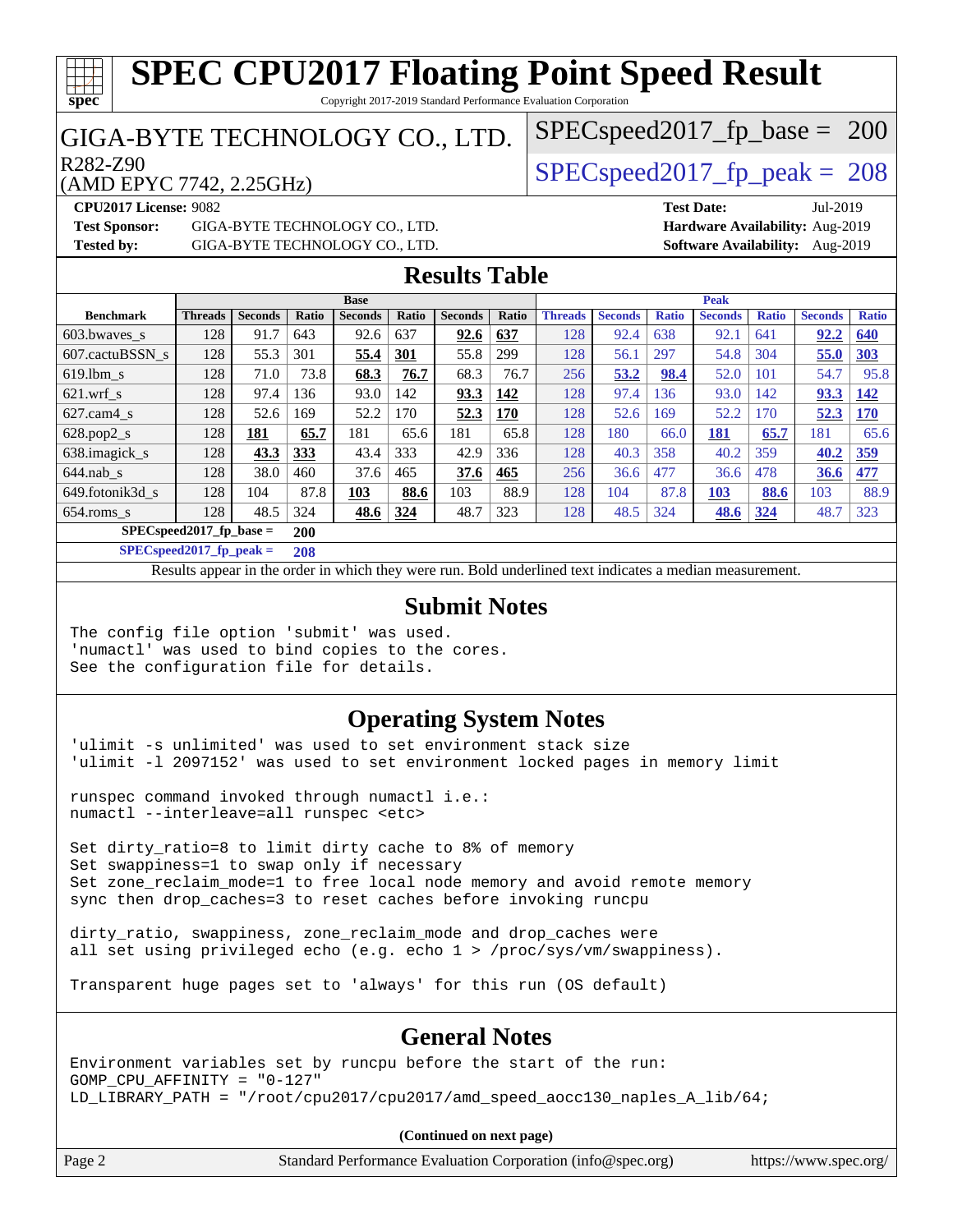

Copyright 2017-2019 Standard Performance Evaluation Corporation

### GIGA-BYTE TECHNOLOGY CO., LTD.

R282-Z90  $SPEC speed2017$  fp  $peak = 208$ 

 $SPEC speed2017_fp\_base = 200$ 

(AMD EPYC 7742, 2.25GHz)

**[CPU2017 License:](http://www.spec.org/auto/cpu2017/Docs/result-fields.html#CPU2017License)** 9082 **[Test Date:](http://www.spec.org/auto/cpu2017/Docs/result-fields.html#TestDate)** Jul-2019 **[Test Sponsor:](http://www.spec.org/auto/cpu2017/Docs/result-fields.html#TestSponsor)** GIGA-BYTE TECHNOLOGY CO., LTD. **[Hardware Availability:](http://www.spec.org/auto/cpu2017/Docs/result-fields.html#HardwareAvailability)** Aug-2019 **[Tested by:](http://www.spec.org/auto/cpu2017/Docs/result-fields.html#Testedby)** GIGA-BYTE TECHNOLOGY CO., LTD. **[Software Availability:](http://www.spec.org/auto/cpu2017/Docs/result-fields.html#SoftwareAvailability)** Aug-2019

### **[General Notes \(Continued\)](http://www.spec.org/auto/cpu2017/Docs/result-fields.html#GeneralNotes)**

/root/cpu2017/cpu2017/amd\_speed\_aocc130\_naples\_A\_lib/32:" OMP\_DYNAMIC = "false" OMP\_SCHEDULE = "static" OMP\_STACKSIZE = "128M" OMP\_THREAD\_LIMIT = "256"

Binaries were compiled on a system with 2p AMD EPYC 7601 CPU + 512GB Memory using RHEL 7.6

NA: The test sponsor attests, as of date of publication, that CVE-2017-5754 (Meltdown) is mitigated in the system as tested and documented. Yes: The test sponsor attests, as of date of publication, that CVE-2017-5753 (Spectre variant 1) is mitigated in the system as tested and documented. Yes: The test sponsor attests, as of date of publication, that CVE-2017-5715 (Spectre variant 2) is mitigated in the system as tested and documented.

The AMD64 AOCC Compiler Suite is available at

The AOCC Fortran Plugin version 1.3.0 was used to leverage AOCC optimizers with gfortran. It is available here: <http://developer.amd.com/amd-aocc/>

jemalloc: configured and built with GCC v4.8.5 in RHEL v7.2 under default conditions. <https://github.com/jemalloc/jemalloc/releases/download/5.1.0/jemalloc-5.1.0.tar.bz2>

### **[Platform Notes](http://www.spec.org/auto/cpu2017/Docs/result-fields.html#PlatformNotes)**

 BIOS settings:  $CTDP = 240$  Determinism Slider set to Power SMT set to auto IOMMU set to enable Package Power Limit set to 240 NUMA nodes per socket set to NPS1 Sysinfo program /root/cpu2017/cpu2017/bin/sysinfo Rev: r5974 of 2018-05-19 9bcde8f2999c33d61f64985e45859ea9 running on test Wed Jul 3 08:49:27 2019 SUT (System Under Test) info as seen by some common utilities. For more information on this section, see <https://www.spec.org/cpu2017/Docs/config.html#sysinfo>

 From /proc/cpuinfo model name : AMD EPYC 7742 64-Core Processor 2 "physical id"s (chips) 256 "processors"

**(Continued on next page)**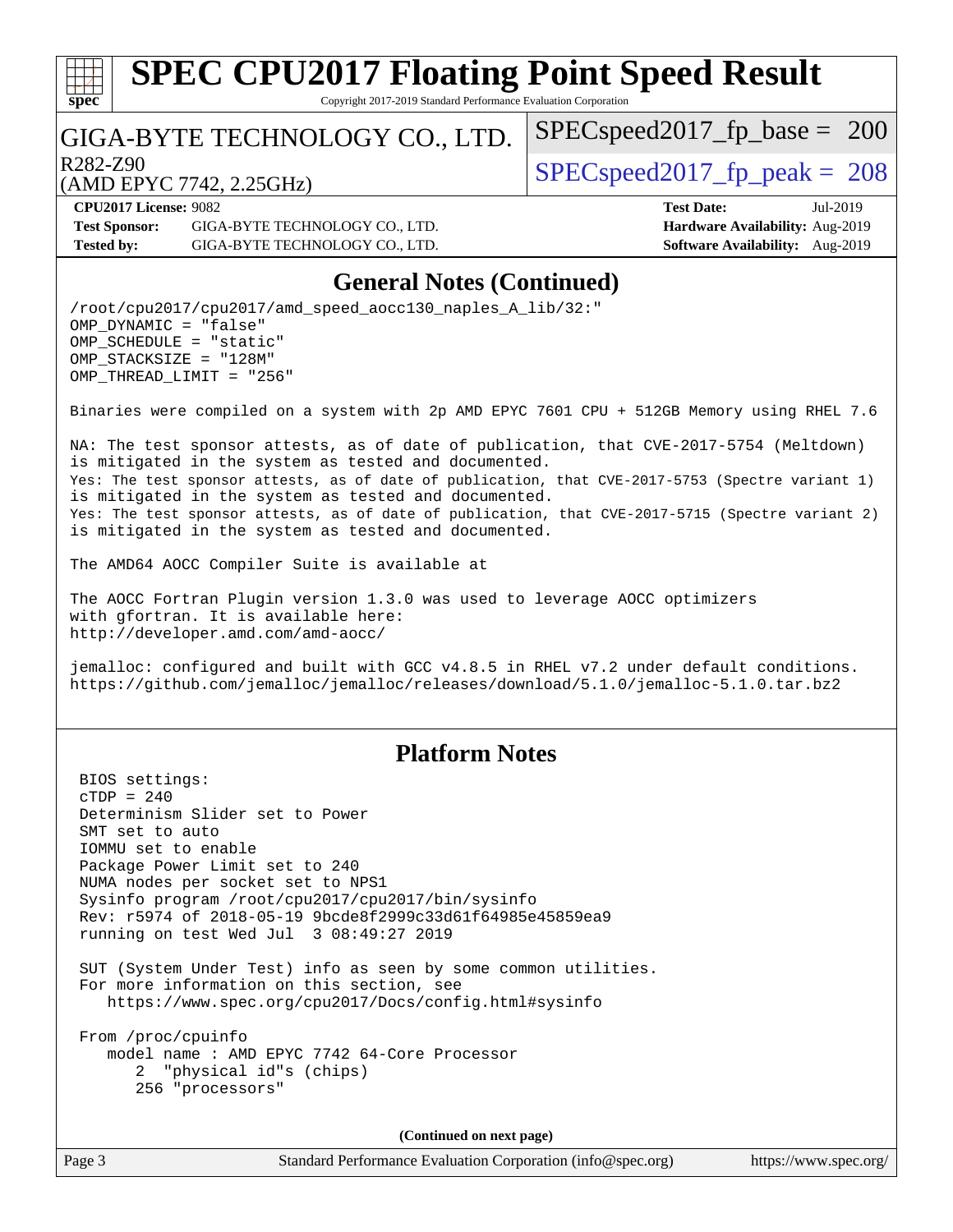| <b>SPEC CPU2017 Floating Point Speed Result</b><br>Copyright 2017-2019 Standard Performance Evaluation Corporation<br>$spec^*$ |                                                                                                                                                                       |                                 |                   |                                        |          |  |
|--------------------------------------------------------------------------------------------------------------------------------|-----------------------------------------------------------------------------------------------------------------------------------------------------------------------|---------------------------------|-------------------|----------------------------------------|----------|--|
| GIGA-BYTE TECHNOLOGY CO., LTD.                                                                                                 |                                                                                                                                                                       | $SPEC speed2017_fp\_base = 200$ |                   |                                        |          |  |
| R282-Z90                                                                                                                       |                                                                                                                                                                       | $SPEC speed2017fr peak = 208$   |                   |                                        |          |  |
| (AMD EPYC 7742, 2.25GHz)                                                                                                       |                                                                                                                                                                       |                                 |                   |                                        |          |  |
| <b>CPU2017 License: 9082</b>                                                                                                   |                                                                                                                                                                       |                                 | <b>Test Date:</b> |                                        | Jul-2019 |  |
| <b>Test Sponsor:</b><br>GIGA-BYTE TECHNOLOGY CO., LTD.                                                                         |                                                                                                                                                                       |                                 |                   | Hardware Availability: Aug-2019        |          |  |
| <b>Tested by:</b><br>GIGA-BYTE TECHNOLOGY CO., LTD.                                                                            |                                                                                                                                                                       |                                 |                   | <b>Software Availability:</b> Aug-2019 |          |  |
|                                                                                                                                | <b>Platform Notes (Continued)</b>                                                                                                                                     |                                 |                   |                                        |          |  |
|                                                                                                                                | cores, siblings (Caution: counting these is hw and system dependent. The following                                                                                    |                                 |                   |                                        |          |  |
| cpu cores : 64                                                                                                                 | excerpts from /proc/cpuinfo might not be reliable. Use with caution.)                                                                                                 |                                 |                   |                                        |          |  |
| siblings : 128                                                                                                                 |                                                                                                                                                                       |                                 |                   |                                        |          |  |
|                                                                                                                                | physical 0: cores 0 1 2 3 4 5 6 7 8 9 10 11 12 13 14 15 16 17 18 19 20 21 22 23 24                                                                                    |                                 |                   |                                        |          |  |
|                                                                                                                                | 25 26 27 28 29 30 31 32 33 34 35 36 37 38 39 40 41 42 43 44 45 46 47 48 49 50 51 52                                                                                   |                                 |                   |                                        |          |  |
| 53 54 55 56 57 58 59 60 61 62 63                                                                                               |                                                                                                                                                                       |                                 |                   |                                        |          |  |
|                                                                                                                                | physical 1: cores 0 1 2 3 4 5 6 7 8 9 10 11 12 13 14 15 16 17 18 19 20 21 22 23 24                                                                                    |                                 |                   |                                        |          |  |
| 53 54 55 56 57 58 59 60 61 62 63                                                                                               | 25 26 27 28 29 30 31 32 33 34 35 36 37 38 39 40 41 42 43 44 45 46 47 48 49 50 51 52                                                                                   |                                 |                   |                                        |          |  |
| From 1scpu:                                                                                                                    |                                                                                                                                                                       |                                 |                   |                                        |          |  |
| Architecture:                                                                                                                  | x86_64                                                                                                                                                                |                                 |                   |                                        |          |  |
| $CPU$ op-mode( $s$ ):                                                                                                          | $32$ -bit, $64$ -bit                                                                                                                                                  |                                 |                   |                                        |          |  |
| Byte Order:                                                                                                                    | Little Endian                                                                                                                                                         |                                 |                   |                                        |          |  |
| Address sizes:                                                                                                                 | 43 bits physical, 48 bits virtual                                                                                                                                     |                                 |                   |                                        |          |  |
| CPU(s):                                                                                                                        | 256                                                                                                                                                                   |                                 |                   |                                        |          |  |
| On-line CPU(s) list: $0-255$                                                                                                   |                                                                                                                                                                       |                                 |                   |                                        |          |  |
| Thread(s) per core:                                                                                                            | 2                                                                                                                                                                     |                                 |                   |                                        |          |  |
| $Core(s)$ per socket:                                                                                                          | 64                                                                                                                                                                    |                                 |                   |                                        |          |  |
| $Socket(s)$ :                                                                                                                  | 2<br>2                                                                                                                                                                |                                 |                   |                                        |          |  |
| NUMA $node(s)$ :<br>Vendor ID:                                                                                                 | AuthenticAMD                                                                                                                                                          |                                 |                   |                                        |          |  |
| CPU family:                                                                                                                    | 23                                                                                                                                                                    |                                 |                   |                                        |          |  |
| Model:                                                                                                                         | 49                                                                                                                                                                    |                                 |                   |                                        |          |  |
| Model name:                                                                                                                    | AMD EPYC 7742 64-Core Processor                                                                                                                                       |                                 |                   |                                        |          |  |
| Stepping:                                                                                                                      | $\Omega$                                                                                                                                                              |                                 |                   |                                        |          |  |
| CPU MHz:                                                                                                                       | 1812.823                                                                                                                                                              |                                 |                   |                                        |          |  |
| $CPU$ max $MHz$ :                                                                                                              | 2250.0000                                                                                                                                                             |                                 |                   |                                        |          |  |
| CPU min MHz:                                                                                                                   | 1500.0000                                                                                                                                                             |                                 |                   |                                        |          |  |
| BogoMIPS:                                                                                                                      | 4500.02                                                                                                                                                               |                                 |                   |                                        |          |  |
| Virtualization:                                                                                                                | $AMD-V$                                                                                                                                                               |                                 |                   |                                        |          |  |
| L1d cache:                                                                                                                     | 32K                                                                                                                                                                   |                                 |                   |                                        |          |  |
| Lli cache:                                                                                                                     | 32K                                                                                                                                                                   |                                 |                   |                                        |          |  |
| $L2$ cache:<br>L3 cache:                                                                                                       | 512K<br>16384K                                                                                                                                                        |                                 |                   |                                        |          |  |
| NUMA node0 CPU(s):                                                                                                             | $0 - 63, 128 - 191$                                                                                                                                                   |                                 |                   |                                        |          |  |
| NUMA $node1$ $CPU(s)$ :                                                                                                        | $64 - 127, 192 - 255$                                                                                                                                                 |                                 |                   |                                        |          |  |
| Flags:                                                                                                                         | fpu vme de pse tsc msr pae mce cx8 apic sep mtrr pge mca cmov                                                                                                         |                                 |                   |                                        |          |  |
|                                                                                                                                | pat pse36 clflush mmx fxsr sse sse2 ht syscall nx mmxext fxsr_opt pdpe1gb rdtscp lm                                                                                   |                                 |                   |                                        |          |  |
|                                                                                                                                | constant_tsc rep_good nopl xtopology nonstop_tsc cpuid extd_apicid aperfmperf pni<br>pclmulqdq monitor ssse3 fma cx16 sse4_1 sse4_2 x2apic movbe popcnt aes xsave avx |                                 |                   |                                        |          |  |
|                                                                                                                                | f16c rdrand lahf_lm cmp_legacy svm extapic cr8_legacy abm sse4a misalignsse                                                                                           |                                 |                   |                                        |          |  |
|                                                                                                                                | 3dnowprefetch osvw ibs skinit wdt tce topoext perfctr_core perfctr_nb bpext                                                                                           |                                 |                   |                                        |          |  |
|                                                                                                                                | perfctr_llc mwaitx cpb cat_13 cdp_13 hw_pstate sme ssbd mba sev ibrs ibpb stibp                                                                                       |                                 |                   |                                        |          |  |
|                                                                                                                                | vmmcall fsgsbase bmil avx2 smep bmi2 cqm rdt_a rdseed adx smap clflushopt clwb                                                                                        |                                 |                   |                                        |          |  |
|                                                                                                                                | sha_ni xsaveopt xsavec xgetbvl xsaves cqm_llc cqm_occup_llc cqm_mbm_total                                                                                             |                                 |                   |                                        |          |  |
|                                                                                                                                | (Continued on next page)                                                                                                                                              |                                 |                   |                                        |          |  |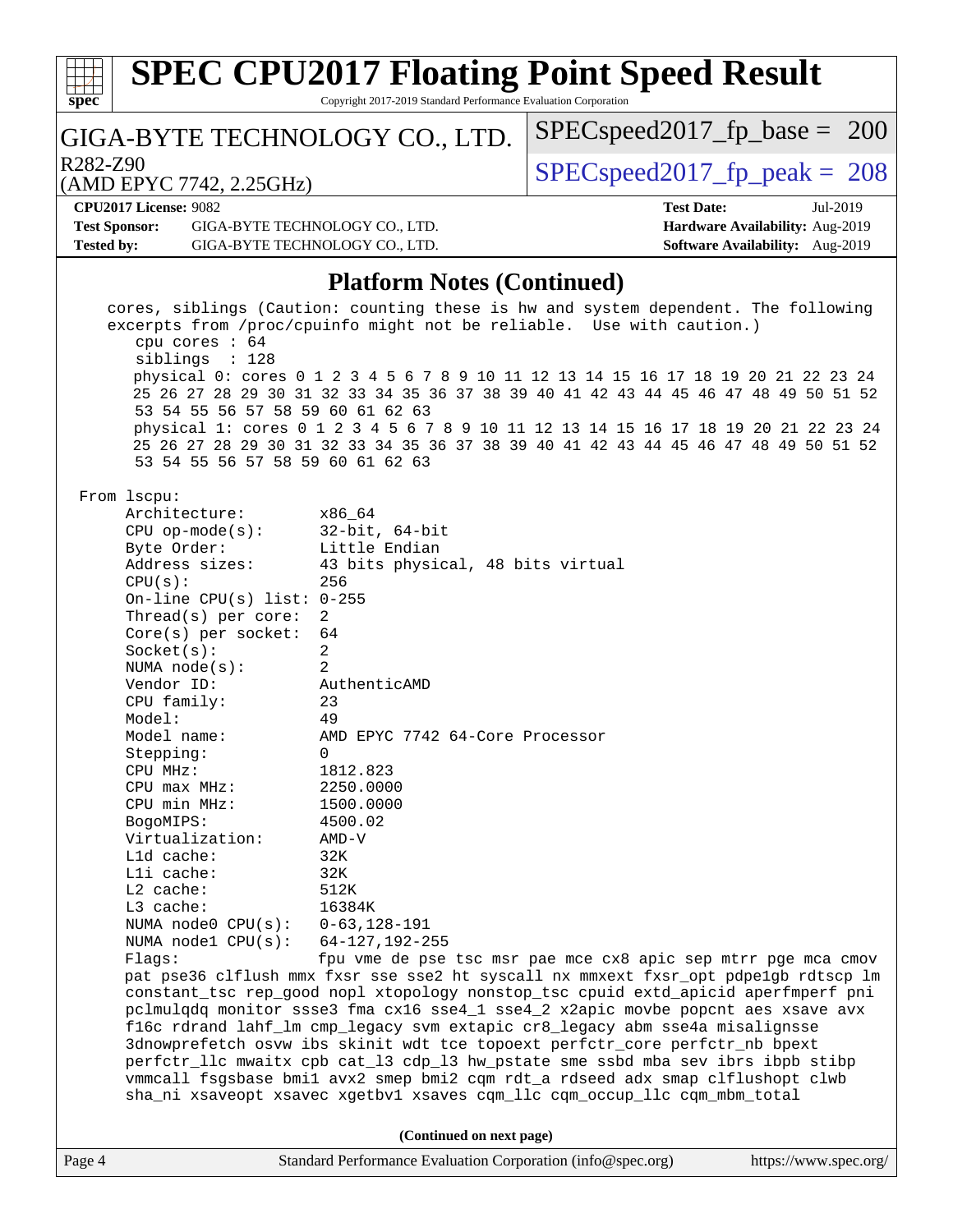| <b>SPEC CPU2017 Floating Point Speed Result</b><br>Copyright 2017-2019 Standard Performance Evaluation Corporation                                                                                                                                                                                                                                                                                                                                                                                                                                                                                                                                                                                                                                                                                                                                                                                                                                                                                                                                                                                                                                                                                                                                                                                                                           |                                                                                                     |
|----------------------------------------------------------------------------------------------------------------------------------------------------------------------------------------------------------------------------------------------------------------------------------------------------------------------------------------------------------------------------------------------------------------------------------------------------------------------------------------------------------------------------------------------------------------------------------------------------------------------------------------------------------------------------------------------------------------------------------------------------------------------------------------------------------------------------------------------------------------------------------------------------------------------------------------------------------------------------------------------------------------------------------------------------------------------------------------------------------------------------------------------------------------------------------------------------------------------------------------------------------------------------------------------------------------------------------------------|-----------------------------------------------------------------------------------------------------|
| $spec^*$<br>GIGA-BYTE TECHNOLOGY CO., LTD.                                                                                                                                                                                                                                                                                                                                                                                                                                                                                                                                                                                                                                                                                                                                                                                                                                                                                                                                                                                                                                                                                                                                                                                                                                                                                                   | $SPEC speed2017_fp\_base = 200$                                                                     |
| R282-Z90<br>(AMD EPYC 7742, 2.25GHz)                                                                                                                                                                                                                                                                                                                                                                                                                                                                                                                                                                                                                                                                                                                                                                                                                                                                                                                                                                                                                                                                                                                                                                                                                                                                                                         | $SPEC speed2017_fp\_peak = 208$                                                                     |
| <b>CPU2017 License: 9082</b><br><b>Test Sponsor:</b><br>GIGA-BYTE TECHNOLOGY CO., LTD.<br><b>Tested by:</b><br>GIGA-BYTE TECHNOLOGY CO., LTD.                                                                                                                                                                                                                                                                                                                                                                                                                                                                                                                                                                                                                                                                                                                                                                                                                                                                                                                                                                                                                                                                                                                                                                                                | <b>Test Date:</b><br>Jul-2019<br>Hardware Availability: Aug-2019<br>Software Availability: Aug-2019 |
| <b>Platform Notes (Continued)</b>                                                                                                                                                                                                                                                                                                                                                                                                                                                                                                                                                                                                                                                                                                                                                                                                                                                                                                                                                                                                                                                                                                                                                                                                                                                                                                            |                                                                                                     |
| cqm_mbm_local clzero irperf xsaveerptr wbnoinvd arat npt lbrv svm_lock nrip_save<br>tsc_scale vmcb_clean flushbyasid decodeassists pausefilter pfthreshold avic<br>v_vmsave_vmload vgif umip rdpid overflow_recov succor smca                                                                                                                                                                                                                                                                                                                                                                                                                                                                                                                                                                                                                                                                                                                                                                                                                                                                                                                                                                                                                                                                                                                |                                                                                                     |
| /proc/cpuinfo cache data<br>cache size : 512 KB                                                                                                                                                                                                                                                                                                                                                                                                                                                                                                                                                                                                                                                                                                                                                                                                                                                                                                                                                                                                                                                                                                                                                                                                                                                                                              |                                                                                                     |
| From numactl --hardware WARNING: a numactl 'node' might or might not correspond to a<br>physical chip.<br>$available: 2 nodes (0-1)$<br>node 0 cpus: 0 1 2 3 4 5 6 7 8 9 10 11 12 13 14 15 16 17 18 19 20 21 22 23 24 25 26 27<br>28 29 30 31 32 33 34 35 36 37 38 39 40 41 42 43 44 45 46 47 48 49 50 51 52 53 54 55 56<br>57 58 59 60 61 62 63 128 129 130 131 132 133 134 135 136 137 138 139 140 141 142 143<br>144 145 146 147 148 149 150 151 152 153 154 155 156 157 158 159 160 161 162 163 164 165<br>166 167 168 169 170 171 172 173 174 175 176 177 178 179 180 181 182 183 184 185 186 187<br>188 189 190 191<br>node 0 size: 515929 MB<br>node 0 free: 513981 MB<br>node 1 cpus: 64 65 66 67 68 69 70 71 72 73 74 75 76 77 78 79 80 81 82 83 84 85 86 87 88<br>89 90 91 92 93 94 95 96 97 98 99 100 101 102 103 104 105 106 107 108 109 110 111 112<br>113 114 115 116 117 118 119 120 121 122 123 124 125 126 127 192 193 194 195 196 197 198<br>199 200 201 202 203 204 205 206 207 208 209 210 211 212 213 214 215 216 217 218 219 220<br>221 222 223 224 225 226 227 228 229 230 231 232 233 234 235 236 237 238 239 240 241 242<br>243 244 245 246 247 248 249 250 251 252 253 254 255<br>node 1 size: 516042 MB<br>node 1 free: 513850 MB<br>node distances:<br>$\Omega$<br>1<br>node<br>10<br>0:<br>32<br>1:<br>32<br>10 |                                                                                                     |
| From /proc/meminfo<br>MemTotal:<br>1056739164 kB<br>HugePages_Total:<br>$\mathbf 0$<br>Hugepagesize:<br>2048 kB                                                                                                                                                                                                                                                                                                                                                                                                                                                                                                                                                                                                                                                                                                                                                                                                                                                                                                                                                                                                                                                                                                                                                                                                                              |                                                                                                     |
| /usr/bin/lsb_release -d<br>Ubuntu 19.04                                                                                                                                                                                                                                                                                                                                                                                                                                                                                                                                                                                                                                                                                                                                                                                                                                                                                                                                                                                                                                                                                                                                                                                                                                                                                                      |                                                                                                     |
| From /etc/*release* /etc/*version*<br>debian_version: buster/sid<br>os-release:<br>NAME="Ubuntu"<br>VERSION="19.04 (Disco Dingo)"<br>ID=ubuntu<br>ID_LIKE=debian<br>PRETTY_NAME="Ubuntu 19.04"<br>(Continued on next page)                                                                                                                                                                                                                                                                                                                                                                                                                                                                                                                                                                                                                                                                                                                                                                                                                                                                                                                                                                                                                                                                                                                   |                                                                                                     |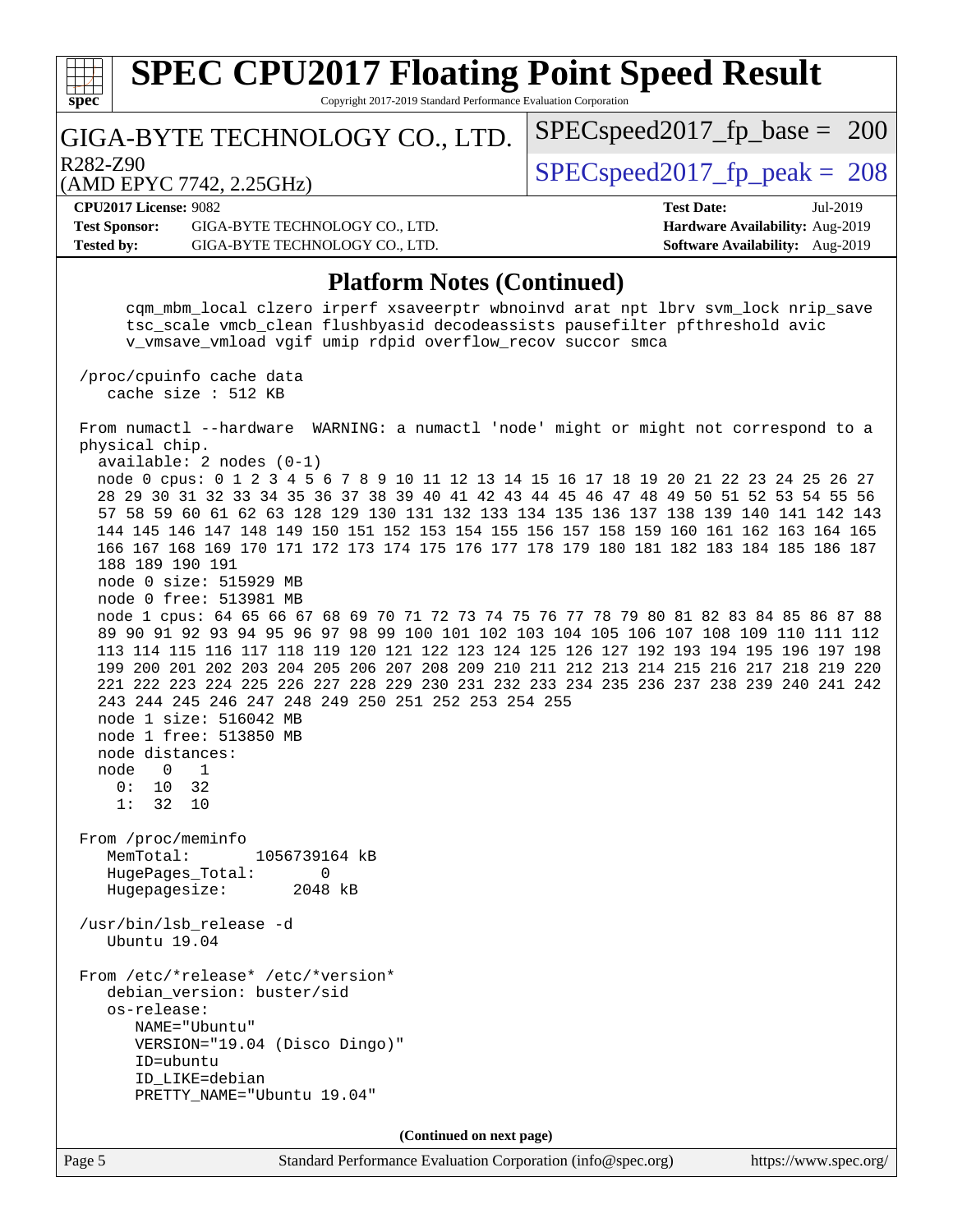| <b>SPEC CPU2017 Floating Point Speed Result</b><br>Copyright 2017-2019 Standard Performance Evaluation Corporation<br>spec <sup>®</sup>                                                                                                                                                                                                                                        |                                                                                                     |  |  |
|--------------------------------------------------------------------------------------------------------------------------------------------------------------------------------------------------------------------------------------------------------------------------------------------------------------------------------------------------------------------------------|-----------------------------------------------------------------------------------------------------|--|--|
| GIGA-BYTE TECHNOLOGY CO., LTD.                                                                                                                                                                                                                                                                                                                                                 | $SPEC speed2017_fp\_base = 200$                                                                     |  |  |
| R <sub>282</sub> -Z <sub>90</sub><br>(AMD EPYC 7742, 2.25GHz)                                                                                                                                                                                                                                                                                                                  | $SPEC speed2017_fp\_peak = 208$                                                                     |  |  |
| <b>CPU2017 License: 9082</b><br><b>Test Sponsor:</b><br>GIGA-BYTE TECHNOLOGY CO., LTD.<br><b>Tested by:</b><br>GIGA-BYTE TECHNOLOGY CO., LTD.                                                                                                                                                                                                                                  | <b>Test Date:</b><br>Jul-2019<br>Hardware Availability: Aug-2019<br>Software Availability: Aug-2019 |  |  |
| <b>Platform Notes (Continued)</b>                                                                                                                                                                                                                                                                                                                                              |                                                                                                     |  |  |
| VERSION_ID="19.04"<br>HOME_URL="https://www.ubuntu.com/"<br>SUPPORT URL="https://help.ubuntu.com/"                                                                                                                                                                                                                                                                             |                                                                                                     |  |  |
| uname $-a$ :<br>Linux test 5.0.0-20-generic #21-Ubuntu SMP Mon Jun 24 09:32:09 UTC 2019 x86_64 x86_64<br>x86_64 GNU/Linux                                                                                                                                                                                                                                                      |                                                                                                     |  |  |
| Kernel self-reported vulnerability status:                                                                                                                                                                                                                                                                                                                                     |                                                                                                     |  |  |
| CVE-2017-5754 (Meltdown):<br>Not affected<br>CVE-2017-5753 (Spectre variant 1): Mitigation: __user pointer sanitization<br>CVE-2017-5715 (Spectre variant 2): Mitigation: Full AMD retpoline, IBPB: conditional,<br>IBRS_FW, STIBP: always-on, RSB filling<br>run-level 5 Jul 3 08:48                                                                                          |                                                                                                     |  |  |
| SPEC is set to: /root/cpu2017/cpu2017<br>Type Size Used Avail Use% Mounted on<br>Filesystem<br>/dev/sda2<br>ext4 1.8T<br>20G 1.7T<br>$2\frac{8}{1}$ /                                                                                                                                                                                                                          |                                                                                                     |  |  |
| Additional information from dmidecode follows. WARNING: Use caution when you interpret<br>this section. The 'dmidecode' program reads system data which is "intended to allow<br>hardware to be accurately determined", but the intent may not be met, as there are<br>frequent changes to hardware, firmware, and the "DMTF SMBIOS" standard.<br>BIOS GIGABYTE D09 06/25/2019 |                                                                                                     |  |  |
| Memory:<br>16x SK Hynix HMAA8GR7AJR4N-XN 64 kB 2 rank 3200<br>16x Unknown Unknown                                                                                                                                                                                                                                                                                              |                                                                                                     |  |  |
| (End of data from sysinfo program)                                                                                                                                                                                                                                                                                                                                             |                                                                                                     |  |  |
| <b>Compiler Version Notes</b>                                                                                                                                                                                                                                                                                                                                                  |                                                                                                     |  |  |
| 619.1bm_s(base, peak) 638.imagick_s(base, peak) 644.nab_s(base, peak)<br>CC.                                                                                                                                                                                                                                                                                                   |                                                                                                     |  |  |
| AOCC.LLVM.1.3.0.B34.2018_10_22 clang version 7.0.0 (CLANG: Jenkins<br>AOCC_1_3_0_Release-Build#34) (based on LLVM AOCC.LLVM.1.3.0.B34.2018_10_22)<br>Target: x86_64-unknown-linux-gnu<br>Thread model: posix                                                                                                                                                                   |                                                                                                     |  |  |
| InstalledDir: /root/work/compilers/aoccl.3.0/AOCC-1.3.0-Compiler/bin                                                                                                                                                                                                                                                                                                           |                                                                                                     |  |  |
|                                                                                                                                                                                                                                                                                                                                                                                |                                                                                                     |  |  |

FC 607.cactuBSSN\_s(base, peak)

**(Continued on next page)**

Page 6 Standard Performance Evaluation Corporation [\(info@spec.org\)](mailto:info@spec.org) <https://www.spec.org/>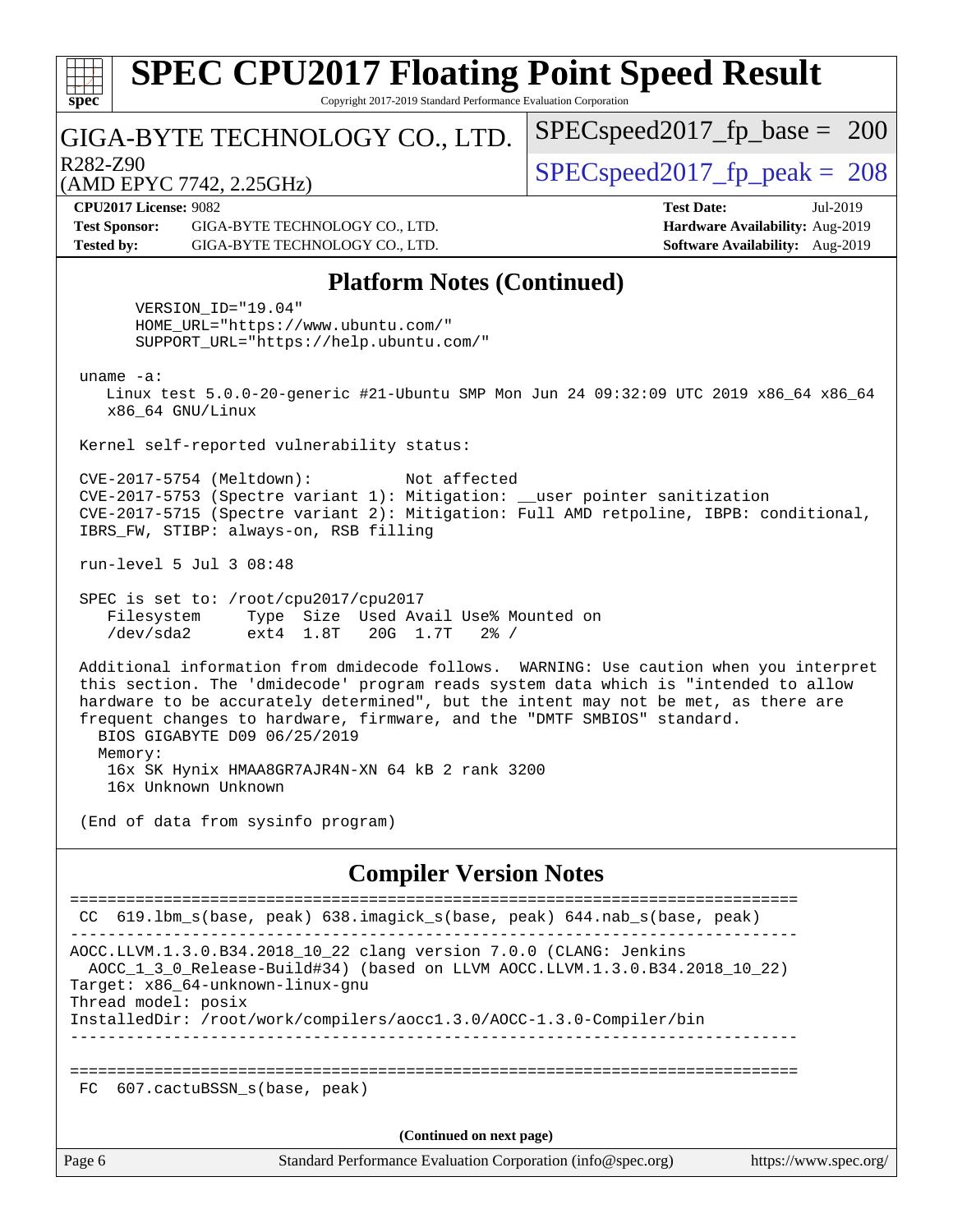

Copyright 2017-2019 Standard Performance Evaluation Corporation

### GIGA-BYTE TECHNOLOGY CO., LTD.

R282-Z90  $SPEC speed2017$  fp  $peak = 208$ 

SPECspeed2017 fp base =  $200$ 

(AMD EPYC 7742, 2.25GHz)

**[CPU2017 License:](http://www.spec.org/auto/cpu2017/Docs/result-fields.html#CPU2017License)** 9082 **[Test Date:](http://www.spec.org/auto/cpu2017/Docs/result-fields.html#TestDate)** Jul-2019 **[Test Sponsor:](http://www.spec.org/auto/cpu2017/Docs/result-fields.html#TestSponsor)** GIGA-BYTE TECHNOLOGY CO., LTD. **[Hardware Availability:](http://www.spec.org/auto/cpu2017/Docs/result-fields.html#HardwareAvailability)** Aug-2019 **[Tested by:](http://www.spec.org/auto/cpu2017/Docs/result-fields.html#Testedby)** GIGA-BYTE TECHNOLOGY CO., LTD. **[Software Availability:](http://www.spec.org/auto/cpu2017/Docs/result-fields.html#SoftwareAvailability)** Aug-2019

### **[Compiler Version Notes \(Continued\)](http://www.spec.org/auto/cpu2017/Docs/result-fields.html#CompilerVersionNotes)**

------------------------------------------------------------------------------ AOCC.LLVM.1.3.0.B34.2018\_10\_22 clang version 7.0.0 (CLANG: Jenkins AOCC\_1\_3\_0\_Release-Build#34) (based on LLVM AOCC.LLVM.1.3.0.B34.2018\_10\_22) Target: x86\_64-unknown-linux-gnu Thread model: posix InstalledDir: /root/work/compilers/aocc1.3.0/AOCC-1.3.0-Compiler/bin AOCC.LLVM.1.3.0.B34.2018\_10\_22 clang version 7.0.0 (CLANG: Jenkins AOCC\_1\_3\_0\_Release-Build#34) (based on LLVM AOCC.LLVM.1.3.0.B34.2018\_10\_22) Target: x86\_64-unknown-linux-gnu Thread model: posix InstalledDir: /root/work/compilers/aocc1.3.0/AOCC-1.3.0-Compiler/bin GNU Fortran (GCC) 4.8.2 Copyright (C) 2013 Free Software Foundation, Inc. GNU Fortran comes with NO WARRANTY, to the extent permitted by law. You may redistribute copies of GNU Fortran under the terms of the GNU General Public License. For more information about these matters, see the file named COPYING ------------------------------------------------------------------------------ ============================================================================== FC 603.bwaves\_s(base, peak) 649.fotonik3d\_s(base, peak) 654.roms\_s(base, peak) ------------------------------------------------------------------------------ GNU Fortran (GCC) 4.8.2 Copyright (C) 2013 Free Software Foundation, Inc. GNU Fortran comes with NO WARRANTY, to the extent permitted by law. You may redistribute copies of GNU Fortran under the terms of the GNU General Public License. For more information about these matters, see the file named COPYING ------------------------------------------------------------------------------ ============================================================================== CC 621.wrf\_s(base, peak) 627.cam4\_s(base, peak) 628.pop2\_s(base, peak) ------------------------------------------------------------------------------ GNU Fortran (GCC) 4.8.2 Copyright (C) 2013 Free Software Foundation, Inc. GNU Fortran comes with NO WARRANTY, to the extent permitted by law. You may redistribute copies of GNU Fortran under the terms of the GNU General Public License. For more information about these matters, see the file named COPYING AOCC.LLVM.1.3.0.B34.2018\_10\_22 clang version 7.0.0 (CLANG: Jenkins AOCC\_1\_3\_0\_Release-Build#34) (based on LLVM AOCC.LLVM.1.3.0.B34.2018\_10\_22) Target: x86\_64-unknown-linux-gnu Thread model: posix InstalledDir: /root/work/compilers/aocc1.3.0/AOCC-1.3.0-Compiler/bin ------------------------------------------------------------------------------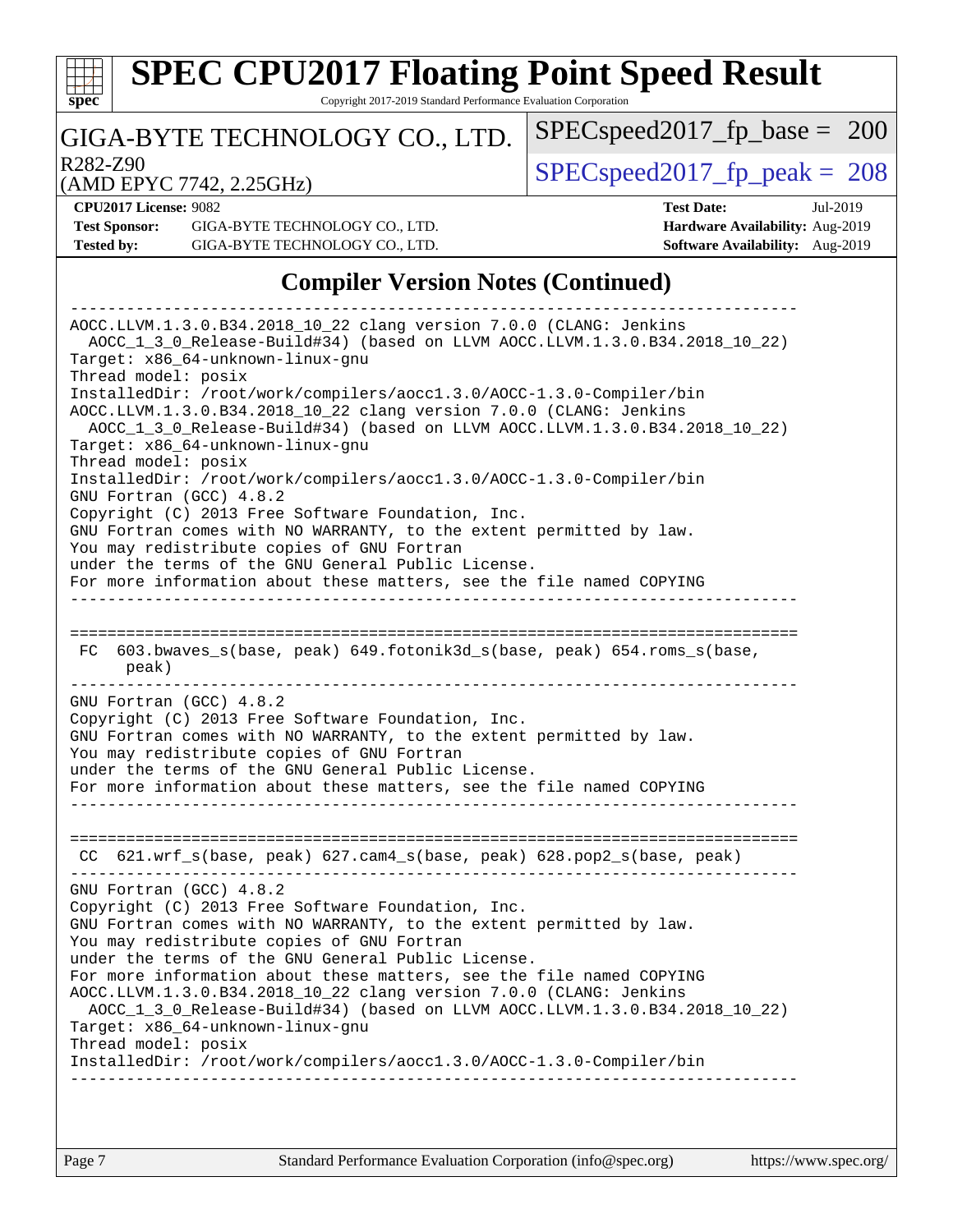# **[spec](http://www.spec.org/)**

# **[SPEC CPU2017 Floating Point Speed Result](http://www.spec.org/auto/cpu2017/Docs/result-fields.html#SPECCPU2017FloatingPointSpeedResult)**

Copyright 2017-2019 Standard Performance Evaluation Corporation

### GIGA-BYTE TECHNOLOGY CO., LTD.

R282-Z90  $SPEC speed2017$  fp  $peak = 208$ 

[SPECspeed2017\\_fp\\_base =](http://www.spec.org/auto/cpu2017/Docs/result-fields.html#SPECspeed2017fpbase) 200

### (AMD EPYC 7742, 2.25GHz)

**[CPU2017 License:](http://www.spec.org/auto/cpu2017/Docs/result-fields.html#CPU2017License)** 9082 **[Test Date:](http://www.spec.org/auto/cpu2017/Docs/result-fields.html#TestDate)** Jul-2019 **[Test Sponsor:](http://www.spec.org/auto/cpu2017/Docs/result-fields.html#TestSponsor)** GIGA-BYTE TECHNOLOGY CO., LTD. **[Hardware Availability:](http://www.spec.org/auto/cpu2017/Docs/result-fields.html#HardwareAvailability)** Aug-2019 **[Tested by:](http://www.spec.org/auto/cpu2017/Docs/result-fields.html#Testedby)** GIGA-BYTE TECHNOLOGY CO., LTD. **[Software Availability:](http://www.spec.org/auto/cpu2017/Docs/result-fields.html#SoftwareAvailability)** Aug-2019

## **[Base Compiler Invocation](http://www.spec.org/auto/cpu2017/Docs/result-fields.html#BaseCompilerInvocation)**

[C benchmarks](http://www.spec.org/auto/cpu2017/Docs/result-fields.html#Cbenchmarks): [clang](http://www.spec.org/cpu2017/results/res2019q3/cpu2017-20190722-16240.flags.html#user_CCbase_clang-c)

[Fortran benchmarks:](http://www.spec.org/auto/cpu2017/Docs/result-fields.html#Fortranbenchmarks) [clang](http://www.spec.org/cpu2017/results/res2019q3/cpu2017-20190722-16240.flags.html#user_FCbase_clang-c) [gfortran](http://www.spec.org/cpu2017/results/res2019q3/cpu2017-20190722-16240.flags.html#user_FCbase_aocc-gfortran_128c91a56d61ddb07404721e65b8f9498c31a443dacbd3b7f212891090eca86e2d099b520f75b99e9e8ac4fdec01f4d15f0b65e47123ec4c42b0759045731a1f)

[Benchmarks using both Fortran and C](http://www.spec.org/auto/cpu2017/Docs/result-fields.html#BenchmarksusingbothFortranandC): [clang](http://www.spec.org/cpu2017/results/res2019q3/cpu2017-20190722-16240.flags.html#user_CC_FCbase_clang-c) [gfortran](http://www.spec.org/cpu2017/results/res2019q3/cpu2017-20190722-16240.flags.html#user_CC_FCbase_aocc-gfortran_128c91a56d61ddb07404721e65b8f9498c31a443dacbd3b7f212891090eca86e2d099b520f75b99e9e8ac4fdec01f4d15f0b65e47123ec4c42b0759045731a1f)

[Benchmarks using Fortran, C, and C++](http://www.spec.org/auto/cpu2017/Docs/result-fields.html#BenchmarksusingFortranCandCXX): [clang++](http://www.spec.org/cpu2017/results/res2019q3/cpu2017-20190722-16240.flags.html#user_CC_CXX_FCbase_clang-cpp) [clang](http://www.spec.org/cpu2017/results/res2019q3/cpu2017-20190722-16240.flags.html#user_CC_CXX_FCbase_clang-c) [gfortran](http://www.spec.org/cpu2017/results/res2019q3/cpu2017-20190722-16240.flags.html#user_CC_CXX_FCbase_aocc-gfortran_128c91a56d61ddb07404721e65b8f9498c31a443dacbd3b7f212891090eca86e2d099b520f75b99e9e8ac4fdec01f4d15f0b65e47123ec4c42b0759045731a1f)

## **[Base Portability Flags](http://www.spec.org/auto/cpu2017/Docs/result-fields.html#BasePortabilityFlags)**

 603.bwaves\_s: [-DSPEC\\_LP64](http://www.spec.org/cpu2017/results/res2019q3/cpu2017-20190722-16240.flags.html#suite_baseEXTRA_PORTABILITY603_bwaves_s_DSPEC_LP64) 607.cactuBSSN\_s: [-DSPEC\\_LP64](http://www.spec.org/cpu2017/results/res2019q3/cpu2017-20190722-16240.flags.html#suite_baseEXTRA_PORTABILITY607_cactuBSSN_s_DSPEC_LP64) 619.lbm\_s: [-DSPEC\\_LP64](http://www.spec.org/cpu2017/results/res2019q3/cpu2017-20190722-16240.flags.html#suite_baseEXTRA_PORTABILITY619_lbm_s_DSPEC_LP64) 621.wrf\_s: [-DSPEC\\_CASE\\_FLAG](http://www.spec.org/cpu2017/results/res2019q3/cpu2017-20190722-16240.flags.html#b621.wrf_s_baseCPORTABILITY_DSPEC_CASE_FLAG) [-fconvert=big-endian](http://www.spec.org/cpu2017/results/res2019q3/cpu2017-20190722-16240.flags.html#user_baseFPORTABILITY621_wrf_s_F-fconvert) [-DSPEC\\_LP64](http://www.spec.org/cpu2017/results/res2019q3/cpu2017-20190722-16240.flags.html#suite_baseEXTRA_PORTABILITY621_wrf_s_DSPEC_LP64) 627.cam4\_s: [-DSPEC\\_CASE\\_FLAG](http://www.spec.org/cpu2017/results/res2019q3/cpu2017-20190722-16240.flags.html#b627.cam4_s_basePORTABILITY_DSPEC_CASE_FLAG) [-DSPEC\\_LP64](http://www.spec.org/cpu2017/results/res2019q3/cpu2017-20190722-16240.flags.html#suite_baseEXTRA_PORTABILITY627_cam4_s_DSPEC_LP64) 628.pop2\_s: [-DSPEC\\_CASE\\_FLAG](http://www.spec.org/cpu2017/results/res2019q3/cpu2017-20190722-16240.flags.html#b628.pop2_s_baseCPORTABILITY_DSPEC_CASE_FLAG) [-fconvert=big-endian](http://www.spec.org/cpu2017/results/res2019q3/cpu2017-20190722-16240.flags.html#user_baseFPORTABILITY628_pop2_s_F-fconvert) [-DSPEC\\_LP64](http://www.spec.org/cpu2017/results/res2019q3/cpu2017-20190722-16240.flags.html#suite_baseEXTRA_PORTABILITY628_pop2_s_DSPEC_LP64) 638.imagick\_s: [-DSPEC\\_LP64](http://www.spec.org/cpu2017/results/res2019q3/cpu2017-20190722-16240.flags.html#suite_baseEXTRA_PORTABILITY638_imagick_s_DSPEC_LP64) 644.nab\_s: [-DSPEC\\_LP64](http://www.spec.org/cpu2017/results/res2019q3/cpu2017-20190722-16240.flags.html#suite_baseEXTRA_PORTABILITY644_nab_s_DSPEC_LP64) 649.fotonik3d\_s: [-DSPEC\\_LP64](http://www.spec.org/cpu2017/results/res2019q3/cpu2017-20190722-16240.flags.html#suite_baseEXTRA_PORTABILITY649_fotonik3d_s_DSPEC_LP64) 654.roms\_s: [-DSPEC\\_LP64](http://www.spec.org/cpu2017/results/res2019q3/cpu2017-20190722-16240.flags.html#suite_baseEXTRA_PORTABILITY654_roms_s_DSPEC_LP64)

## **[Base Optimization Flags](http://www.spec.org/auto/cpu2017/Docs/result-fields.html#BaseOptimizationFlags)**

#### [C benchmarks](http://www.spec.org/auto/cpu2017/Docs/result-fields.html#Cbenchmarks):

[-flto](http://www.spec.org/cpu2017/results/res2019q3/cpu2017-20190722-16240.flags.html#user_CCbase_aocc-flto) [-Wl,-plugin-opt=-merge-constant](http://www.spec.org/cpu2017/results/res2019q3/cpu2017-20190722-16240.flags.html#user_CCbase_F-merge-constant_1d79771b5442061d9c8e05556c6b0c655e6c9e66f8c6936b0129d434b6acd2b1cf1b7cd2540d1570ff636111b08a6bc36e2e61fc34531f8ef7c1a34c57be1dbb) [-Wl,-plugin-opt=-lsr-in-nested-loop](http://www.spec.org/cpu2017/results/res2019q3/cpu2017-20190722-16240.flags.html#user_CCbase_lsr-in-nested-loop_1cff93fd95162f5e77640b5271e8bed680fb62b4a8d96fb8ab217ff3244646f1fbb342e31af83c263403bbf5249c7dc7732d5c86c3eab4cc8d32dcb7a6f33ca0) [-Wl,-plugin-opt=-enable-vectorize-compares=false](http://www.spec.org/cpu2017/results/res2019q3/cpu2017-20190722-16240.flags.html#user_CCbase_disable-vectorize-compares_b853f8418a42cc06a425f4a16db6b380d14e00519cd0324381fbe3b5fed198752fe9eb4cd4ff428f878821db69d9c031475f4f5f073a0fc0b0734450034716e8) [-O3](http://www.spec.org/cpu2017/results/res2019q3/cpu2017-20190722-16240.flags.html#user_CCbase_F-O3) [-ffast-math](http://www.spec.org/cpu2017/results/res2019q3/cpu2017-20190722-16240.flags.html#user_CCbase_aocc-ffast-math) [-march=znver1](http://www.spec.org/cpu2017/results/res2019q3/cpu2017-20190722-16240.flags.html#user_CCbase_aocc-march) [-mno-avx2](http://www.spec.org/cpu2017/results/res2019q3/cpu2017-20190722-16240.flags.html#user_CCbase_F-mno-avx2) [-fstruct-layout=3](http://www.spec.org/cpu2017/results/res2019q3/cpu2017-20190722-16240.flags.html#user_CCbase_struct-layout) [-mllvm -unroll-threshold=50](http://www.spec.org/cpu2017/results/res2019q3/cpu2017-20190722-16240.flags.html#user_CCbase_unroll-threshold_458874500b2c105d6d5cb4d7a611c40e2b16e9e3d26b355fea72d644c3673b4de4b3932662f0ed3dbec75c491a13da2d2ca81180bd779dc531083ef1e1e549dc) [-fremap-arrays](http://www.spec.org/cpu2017/results/res2019q3/cpu2017-20190722-16240.flags.html#user_CCbase_F-fremap-arrays) [-mllvm -inline-threshold=1000](http://www.spec.org/cpu2017/results/res2019q3/cpu2017-20190722-16240.flags.html#user_CCbase_dragonegg-llvm-inline-threshold_b7832241b0a6397e4ecdbaf0eb7defdc10f885c2a282fa3240fdc99844d543fda39cf8a4a9dccf68cf19b5438ac3b455264f478df15da0f4988afa40d8243bab) [-flv-function-specialization](http://www.spec.org/cpu2017/results/res2019q3/cpu2017-20190722-16240.flags.html#user_CCbase_F-flv-function-specialization) [-mllvm -enable-gvn-hoist](http://www.spec.org/cpu2017/results/res2019q3/cpu2017-20190722-16240.flags.html#user_CCbase_F-enable-gvn-hoist_98f0171d4f818d7f97896885cc39145d9c6ec6ecaa45bb289c3a12839072136e4af160d9bd95e903e60fee72c4a35db75799b8a57e2b8d1ccd3b6c61417e660c) [-mllvm -function-specialize](http://www.spec.org/cpu2017/results/res2019q3/cpu2017-20190722-16240.flags.html#user_CCbase_function-specialize_233b3bdba86027f1b094368157e481c5bc59f40286dc25bfadc1858dcd5745c24fd30d5f188710db7fea399bcc9f44a80b3ce3aacc70a8870250c3ae5e1f35b8) [-z muldefs](http://www.spec.org/cpu2017/results/res2019q3/cpu2017-20190722-16240.flags.html#user_CCbase_aocc-muldefs) [-DSPEC\\_OPENMP](http://www.spec.org/cpu2017/results/res2019q3/cpu2017-20190722-16240.flags.html#suite_CCbase_DSPEC_OPENMP) [-fopenmp](http://www.spec.org/cpu2017/results/res2019q3/cpu2017-20190722-16240.flags.html#user_CCbase_F-fopenmp) [-fopenmp=libomp](http://www.spec.org/cpu2017/results/res2019q3/cpu2017-20190722-16240.flags.html#user_CCbase_F-fopenmp_3eb6ab80166bcc84161ff8c20c8d5bc344f88119f45620444596454f7d72e99b7a0ceefc2d1b4d190bd07306bbfdfc20f11f5a2dc69c9b03c72239f8406741c3) [-lomp](http://www.spec.org/cpu2017/results/res2019q3/cpu2017-20190722-16240.flags.html#user_CCbase_F-lomp) [-lpthread](http://www.spec.org/cpu2017/results/res2019q3/cpu2017-20190722-16240.flags.html#user_CCbase_F-lpthread) [-ldl](http://www.spec.org/cpu2017/results/res2019q3/cpu2017-20190722-16240.flags.html#user_CCbase_F-ldl) [-ljemalloc](http://www.spec.org/cpu2017/results/res2019q3/cpu2017-20190722-16240.flags.html#user_CCbase_jemalloc-lib) [-lamdlibm](http://www.spec.org/cpu2017/results/res2019q3/cpu2017-20190722-16240.flags.html#user_CCbase_F-lamdlibm) [Fortran benchmarks](http://www.spec.org/auto/cpu2017/Docs/result-fields.html#Fortranbenchmarks):

[-flto](http://www.spec.org/cpu2017/results/res2019q3/cpu2017-20190722-16240.flags.html#user_FCbase_aocc-flto) [-Wl,-plugin-opt=-merge-constant](http://www.spec.org/cpu2017/results/res2019q3/cpu2017-20190722-16240.flags.html#user_FCbase_F-merge-constant_1d79771b5442061d9c8e05556c6b0c655e6c9e66f8c6936b0129d434b6acd2b1cf1b7cd2540d1570ff636111b08a6bc36e2e61fc34531f8ef7c1a34c57be1dbb) [-Wl,-plugin-opt=-lsr-in-nested-loop](http://www.spec.org/cpu2017/results/res2019q3/cpu2017-20190722-16240.flags.html#user_FCbase_lsr-in-nested-loop_1cff93fd95162f5e77640b5271e8bed680fb62b4a8d96fb8ab217ff3244646f1fbb342e31af83c263403bbf5249c7dc7732d5c86c3eab4cc8d32dcb7a6f33ca0) [-Wl,-plugin-opt=-enable-vectorize-compares=false](http://www.spec.org/cpu2017/results/res2019q3/cpu2017-20190722-16240.flags.html#user_FCbase_disable-vectorize-compares_b853f8418a42cc06a425f4a16db6b380d14e00519cd0324381fbe3b5fed198752fe9eb4cd4ff428f878821db69d9c031475f4f5f073a0fc0b0734450034716e8) [-O3](http://www.spec.org/cpu2017/results/res2019q3/cpu2017-20190722-16240.flags.html#user_FCbase_F-O3) [-mavx](http://www.spec.org/cpu2017/results/res2019q3/cpu2017-20190722-16240.flags.html#user_FCbase_F-mavx) [-madx](http://www.spec.org/cpu2017/results/res2019q3/cpu2017-20190722-16240.flags.html#user_FCbase_F-madx) [-funroll-loops](http://www.spec.org/cpu2017/results/res2019q3/cpu2017-20190722-16240.flags.html#user_FCbase_aocc-unroll-loops) [-ffast-math](http://www.spec.org/cpu2017/results/res2019q3/cpu2017-20190722-16240.flags.html#user_FCbase_aocc-ffast-math) [-z muldefs](http://www.spec.org/cpu2017/results/res2019q3/cpu2017-20190722-16240.flags.html#user_FCbase_aocc-muldefs) [-fplugin=dragonegg.so](http://www.spec.org/cpu2017/results/res2019q3/cpu2017-20190722-16240.flags.html#user_FCbase_plugin-DragonEgg)

**(Continued on next page)**

| Page 8<br>Standard Performance Evaluation Corporation (info@spec.org)<br>https://www.spec.org/ |
|------------------------------------------------------------------------------------------------|
|------------------------------------------------------------------------------------------------|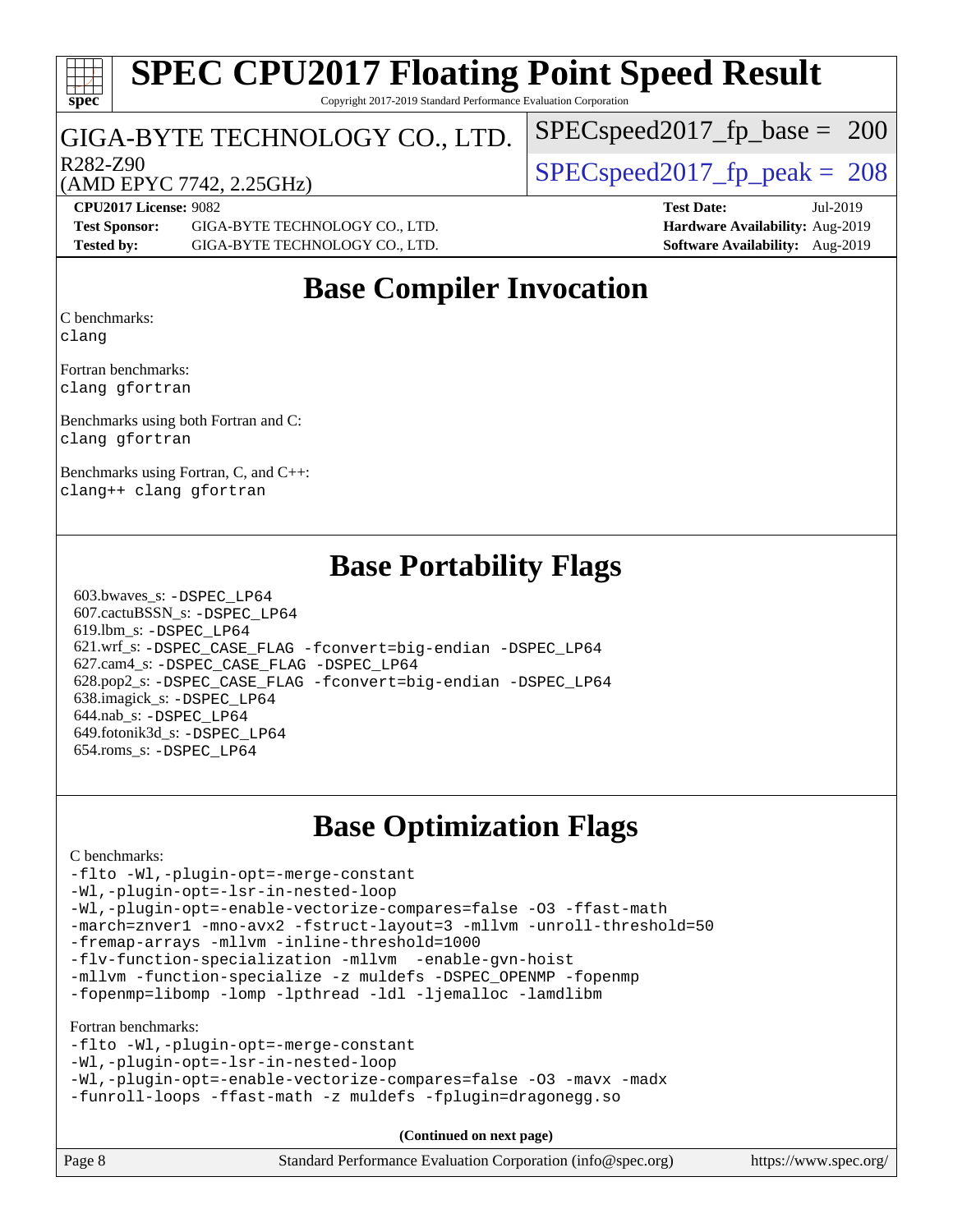

Copyright 2017-2019 Standard Performance Evaluation Corporation

### GIGA-BYTE TECHNOLOGY CO., LTD.

R282-Z90  $SPEC speed2017$  fp  $peak = 208$ 

 $SPEC speed2017_fp\_base = 200$ 

(AMD EPYC 7742, 2.25GHz)

**[CPU2017 License:](http://www.spec.org/auto/cpu2017/Docs/result-fields.html#CPU2017License)** 9082 **[Test Date:](http://www.spec.org/auto/cpu2017/Docs/result-fields.html#TestDate)** Jul-2019 **[Test Sponsor:](http://www.spec.org/auto/cpu2017/Docs/result-fields.html#TestSponsor)** GIGA-BYTE TECHNOLOGY CO., LTD. **[Hardware Availability:](http://www.spec.org/auto/cpu2017/Docs/result-fields.html#HardwareAvailability)** Aug-2019 **[Tested by:](http://www.spec.org/auto/cpu2017/Docs/result-fields.html#Testedby)** GIGA-BYTE TECHNOLOGY CO., LTD. **[Software Availability:](http://www.spec.org/auto/cpu2017/Docs/result-fields.html#SoftwareAvailability)** Aug-2019

## **[Base Optimization Flags \(Continued\)](http://www.spec.org/auto/cpu2017/Docs/result-fields.html#BaseOptimizationFlags)**

[Fortran benchmarks](http://www.spec.org/auto/cpu2017/Docs/result-fields.html#Fortranbenchmarks) (continued):

[-fplugin-arg-dragonegg-llvm-option=-merge-constant](http://www.spec.org/cpu2017/results/res2019q3/cpu2017-20190722-16240.flags.html#user_FCbase_F-merge-constant_37fd66d07a4fbae8f1b816e843c3ed1ebaa48f794b65ea8be746a1880566a3d23eba4a3c37b5c024650311adcf9247c62af28144803b3729b14be14423fa5142) [-fplugin-arg-dragonegg-llvm-option=-enable-vectorize-compares:false](http://www.spec.org/cpu2017/results/res2019q3/cpu2017-20190722-16240.flags.html#user_FCbase_disable-vectorize-compares_d4094b735d9772f5001bab891b2a0f9b1e0f937da6fdfe4e9819ace3776bcc13a4b4fcd9a28f53dc5d73dd9ab9700532467376ddc09187e57c9ec8837a5c2d32) [-DSPEC\\_OPENMP](http://www.spec.org/cpu2017/results/res2019q3/cpu2017-20190722-16240.flags.html#suite_FCbase_DSPEC_OPENMP) [-fopenmp](http://www.spec.org/cpu2017/results/res2019q3/cpu2017-20190722-16240.flags.html#user_FCbase_F-fopenmp) [-fopenmp=libomp](http://www.spec.org/cpu2017/results/res2019q3/cpu2017-20190722-16240.flags.html#user_FCbase_F-fopenmp_3eb6ab80166bcc84161ff8c20c8d5bc344f88119f45620444596454f7d72e99b7a0ceefc2d1b4d190bd07306bbfdfc20f11f5a2dc69c9b03c72239f8406741c3) [-lomp](http://www.spec.org/cpu2017/results/res2019q3/cpu2017-20190722-16240.flags.html#user_FCbase_F-lomp) [-lpthread](http://www.spec.org/cpu2017/results/res2019q3/cpu2017-20190722-16240.flags.html#user_FCbase_F-lpthread) [-ldl](http://www.spec.org/cpu2017/results/res2019q3/cpu2017-20190722-16240.flags.html#user_FCbase_F-ldl) [-ljemalloc](http://www.spec.org/cpu2017/results/res2019q3/cpu2017-20190722-16240.flags.html#user_FCbase_jemalloc-lib) [-lamdlibm](http://www.spec.org/cpu2017/results/res2019q3/cpu2017-20190722-16240.flags.html#user_FCbase_F-lamdlibm) [-lgfortran](http://www.spec.org/cpu2017/results/res2019q3/cpu2017-20190722-16240.flags.html#user_FCbase_F-lgfortran) [Benchmarks using both Fortran and C](http://www.spec.org/auto/cpu2017/Docs/result-fields.html#BenchmarksusingbothFortranandC): [-flto](http://www.spec.org/cpu2017/results/res2019q3/cpu2017-20190722-16240.flags.html#user_CC_FCbase_aocc-flto) [-Wl,-plugin-opt=-merge-constant](http://www.spec.org/cpu2017/results/res2019q3/cpu2017-20190722-16240.flags.html#user_CC_FCbase_F-merge-constant_1d79771b5442061d9c8e05556c6b0c655e6c9e66f8c6936b0129d434b6acd2b1cf1b7cd2540d1570ff636111b08a6bc36e2e61fc34531f8ef7c1a34c57be1dbb) [-Wl,-plugin-opt=-lsr-in-nested-loop](http://www.spec.org/cpu2017/results/res2019q3/cpu2017-20190722-16240.flags.html#user_CC_FCbase_lsr-in-nested-loop_1cff93fd95162f5e77640b5271e8bed680fb62b4a8d96fb8ab217ff3244646f1fbb342e31af83c263403bbf5249c7dc7732d5c86c3eab4cc8d32dcb7a6f33ca0) [-Wl,-plugin-opt=-enable-vectorize-compares=false](http://www.spec.org/cpu2017/results/res2019q3/cpu2017-20190722-16240.flags.html#user_CC_FCbase_disable-vectorize-compares_b853f8418a42cc06a425f4a16db6b380d14e00519cd0324381fbe3b5fed198752fe9eb4cd4ff428f878821db69d9c031475f4f5f073a0fc0b0734450034716e8) [-O3](http://www.spec.org/cpu2017/results/res2019q3/cpu2017-20190722-16240.flags.html#user_CC_FCbase_F-O3) [-ffast-math](http://www.spec.org/cpu2017/results/res2019q3/cpu2017-20190722-16240.flags.html#user_CC_FCbase_aocc-ffast-math) [-march=znver1](http://www.spec.org/cpu2017/results/res2019q3/cpu2017-20190722-16240.flags.html#user_CC_FCbase_aocc-march) [-mno-avx2](http://www.spec.org/cpu2017/results/res2019q3/cpu2017-20190722-16240.flags.html#user_CC_FCbase_F-mno-avx2) [-fstruct-layout=3](http://www.spec.org/cpu2017/results/res2019q3/cpu2017-20190722-16240.flags.html#user_CC_FCbase_struct-layout) [-mllvm -unroll-threshold=50](http://www.spec.org/cpu2017/results/res2019q3/cpu2017-20190722-16240.flags.html#user_CC_FCbase_unroll-threshold_458874500b2c105d6d5cb4d7a611c40e2b16e9e3d26b355fea72d644c3673b4de4b3932662f0ed3dbec75c491a13da2d2ca81180bd779dc531083ef1e1e549dc) [-fremap-arrays](http://www.spec.org/cpu2017/results/res2019q3/cpu2017-20190722-16240.flags.html#user_CC_FCbase_F-fremap-arrays) [-mllvm -inline-threshold=1000](http://www.spec.org/cpu2017/results/res2019q3/cpu2017-20190722-16240.flags.html#user_CC_FCbase_dragonegg-llvm-inline-threshold_b7832241b0a6397e4ecdbaf0eb7defdc10f885c2a282fa3240fdc99844d543fda39cf8a4a9dccf68cf19b5438ac3b455264f478df15da0f4988afa40d8243bab) [-flv-function-specialization](http://www.spec.org/cpu2017/results/res2019q3/cpu2017-20190722-16240.flags.html#user_CC_FCbase_F-flv-function-specialization) [-mllvm -enable-gvn-hoist](http://www.spec.org/cpu2017/results/res2019q3/cpu2017-20190722-16240.flags.html#user_CC_FCbase_F-enable-gvn-hoist_98f0171d4f818d7f97896885cc39145d9c6ec6ecaa45bb289c3a12839072136e4af160d9bd95e903e60fee72c4a35db75799b8a57e2b8d1ccd3b6c61417e660c) [-mllvm -function-specialize](http://www.spec.org/cpu2017/results/res2019q3/cpu2017-20190722-16240.flags.html#user_CC_FCbase_function-specialize_233b3bdba86027f1b094368157e481c5bc59f40286dc25bfadc1858dcd5745c24fd30d5f188710db7fea399bcc9f44a80b3ce3aacc70a8870250c3ae5e1f35b8) [-mavx](http://www.spec.org/cpu2017/results/res2019q3/cpu2017-20190722-16240.flags.html#user_CC_FCbase_F-mavx) [-madx](http://www.spec.org/cpu2017/results/res2019q3/cpu2017-20190722-16240.flags.html#user_CC_FCbase_F-madx) [-funroll-loops](http://www.spec.org/cpu2017/results/res2019q3/cpu2017-20190722-16240.flags.html#user_CC_FCbase_aocc-unroll-loops) [-z muldefs](http://www.spec.org/cpu2017/results/res2019q3/cpu2017-20190722-16240.flags.html#user_CC_FCbase_aocc-muldefs) [-fplugin=dragonegg.so](http://www.spec.org/cpu2017/results/res2019q3/cpu2017-20190722-16240.flags.html#user_CC_FCbase_plugin-DragonEgg) [-fplugin-arg-dragonegg-llvm-option=-merge-constant](http://www.spec.org/cpu2017/results/res2019q3/cpu2017-20190722-16240.flags.html#user_CC_FCbase_F-merge-constant_37fd66d07a4fbae8f1b816e843c3ed1ebaa48f794b65ea8be746a1880566a3d23eba4a3c37b5c024650311adcf9247c62af28144803b3729b14be14423fa5142) [-fplugin-arg-dragonegg-llvm-option=-enable-vectorize-compares:false](http://www.spec.org/cpu2017/results/res2019q3/cpu2017-20190722-16240.flags.html#user_CC_FCbase_disable-vectorize-compares_d4094b735d9772f5001bab891b2a0f9b1e0f937da6fdfe4e9819ace3776bcc13a4b4fcd9a28f53dc5d73dd9ab9700532467376ddc09187e57c9ec8837a5c2d32) [-DSPEC\\_OPENMP](http://www.spec.org/cpu2017/results/res2019q3/cpu2017-20190722-16240.flags.html#suite_CC_FCbase_DSPEC_OPENMP) [-fopenmp](http://www.spec.org/cpu2017/results/res2019q3/cpu2017-20190722-16240.flags.html#user_CC_FCbase_F-fopenmp) [-fopenmp=libomp](http://www.spec.org/cpu2017/results/res2019q3/cpu2017-20190722-16240.flags.html#user_CC_FCbase_F-fopenmp_3eb6ab80166bcc84161ff8c20c8d5bc344f88119f45620444596454f7d72e99b7a0ceefc2d1b4d190bd07306bbfdfc20f11f5a2dc69c9b03c72239f8406741c3) [-lomp](http://www.spec.org/cpu2017/results/res2019q3/cpu2017-20190722-16240.flags.html#user_CC_FCbase_F-lomp) [-lpthread](http://www.spec.org/cpu2017/results/res2019q3/cpu2017-20190722-16240.flags.html#user_CC_FCbase_F-lpthread) [-ldl](http://www.spec.org/cpu2017/results/res2019q3/cpu2017-20190722-16240.flags.html#user_CC_FCbase_F-ldl) [-ljemalloc](http://www.spec.org/cpu2017/results/res2019q3/cpu2017-20190722-16240.flags.html#user_CC_FCbase_jemalloc-lib) [-lamdlibm](http://www.spec.org/cpu2017/results/res2019q3/cpu2017-20190722-16240.flags.html#user_CC_FCbase_F-lamdlibm) [-lgfortran](http://www.spec.org/cpu2017/results/res2019q3/cpu2017-20190722-16240.flags.html#user_CC_FCbase_F-lgfortran) [Benchmarks using Fortran, C, and C++:](http://www.spec.org/auto/cpu2017/Docs/result-fields.html#BenchmarksusingFortranCandCXX) [-std=c++98](http://www.spec.org/cpu2017/results/res2019q3/cpu2017-20190722-16240.flags.html#user_CC_CXX_FCbase_std-cpp) [-flto](http://www.spec.org/cpu2017/results/res2019q3/cpu2017-20190722-16240.flags.html#user_CC_CXX_FCbase_aocc-flto) [-Wl,-plugin-opt=-merge-constant](http://www.spec.org/cpu2017/results/res2019q3/cpu2017-20190722-16240.flags.html#user_CC_CXX_FCbase_F-merge-constant_1d79771b5442061d9c8e05556c6b0c655e6c9e66f8c6936b0129d434b6acd2b1cf1b7cd2540d1570ff636111b08a6bc36e2e61fc34531f8ef7c1a34c57be1dbb) [-Wl,-plugin-opt=-lsr-in-nested-loop](http://www.spec.org/cpu2017/results/res2019q3/cpu2017-20190722-16240.flags.html#user_CC_CXX_FCbase_lsr-in-nested-loop_1cff93fd95162f5e77640b5271e8bed680fb62b4a8d96fb8ab217ff3244646f1fbb342e31af83c263403bbf5249c7dc7732d5c86c3eab4cc8d32dcb7a6f33ca0) [-Wl,-plugin-opt=-enable-vectorize-compares=false](http://www.spec.org/cpu2017/results/res2019q3/cpu2017-20190722-16240.flags.html#user_CC_CXX_FCbase_disable-vectorize-compares_b853f8418a42cc06a425f4a16db6b380d14e00519cd0324381fbe3b5fed198752fe9eb4cd4ff428f878821db69d9c031475f4f5f073a0fc0b0734450034716e8) [-O3](http://www.spec.org/cpu2017/results/res2019q3/cpu2017-20190722-16240.flags.html#user_CC_CXX_FCbase_F-O3) [-ffast-math](http://www.spec.org/cpu2017/results/res2019q3/cpu2017-20190722-16240.flags.html#user_CC_CXX_FCbase_aocc-ffast-math) [-march=znver1](http://www.spec.org/cpu2017/results/res2019q3/cpu2017-20190722-16240.flags.html#user_CC_CXX_FCbase_aocc-march) [-mno-avx2](http://www.spec.org/cpu2017/results/res2019q3/cpu2017-20190722-16240.flags.html#user_CC_CXX_FCbase_F-mno-avx2) [-fstruct-layout=3](http://www.spec.org/cpu2017/results/res2019q3/cpu2017-20190722-16240.flags.html#user_CC_CXX_FCbase_struct-layout) [-mllvm -unroll-threshold=50](http://www.spec.org/cpu2017/results/res2019q3/cpu2017-20190722-16240.flags.html#user_CC_CXX_FCbase_unroll-threshold_458874500b2c105d6d5cb4d7a611c40e2b16e9e3d26b355fea72d644c3673b4de4b3932662f0ed3dbec75c491a13da2d2ca81180bd779dc531083ef1e1e549dc) [-fremap-arrays](http://www.spec.org/cpu2017/results/res2019q3/cpu2017-20190722-16240.flags.html#user_CC_CXX_FCbase_F-fremap-arrays) [-mllvm -inline-threshold=1000](http://www.spec.org/cpu2017/results/res2019q3/cpu2017-20190722-16240.flags.html#user_CC_CXX_FCbase_dragonegg-llvm-inline-threshold_b7832241b0a6397e4ecdbaf0eb7defdc10f885c2a282fa3240fdc99844d543fda39cf8a4a9dccf68cf19b5438ac3b455264f478df15da0f4988afa40d8243bab) [-flv-function-specialization](http://www.spec.org/cpu2017/results/res2019q3/cpu2017-20190722-16240.flags.html#user_CC_CXX_FCbase_F-flv-function-specialization) [-mllvm -enable-gvn-hoist](http://www.spec.org/cpu2017/results/res2019q3/cpu2017-20190722-16240.flags.html#user_CC_CXX_FCbase_F-enable-gvn-hoist_98f0171d4f818d7f97896885cc39145d9c6ec6ecaa45bb289c3a12839072136e4af160d9bd95e903e60fee72c4a35db75799b8a57e2b8d1ccd3b6c61417e660c) [-mllvm -function-specialize](http://www.spec.org/cpu2017/results/res2019q3/cpu2017-20190722-16240.flags.html#user_CC_CXX_FCbase_function-specialize_233b3bdba86027f1b094368157e481c5bc59f40286dc25bfadc1858dcd5745c24fd30d5f188710db7fea399bcc9f44a80b3ce3aacc70a8870250c3ae5e1f35b8) [-mllvm -unroll-threshold=100](http://www.spec.org/cpu2017/results/res2019q3/cpu2017-20190722-16240.flags.html#user_CC_CXX_FCbase_unroll-threshold_2755d0c78138845d361fa1543e3a063fffa198df9b3edf0cfb856bbc88a81e1769b12ac7a550c5d35197be55360db1a3f95a8d1304df999456cabf5120c45168) [-finline-aggressive](http://www.spec.org/cpu2017/results/res2019q3/cpu2017-20190722-16240.flags.html#user_CC_CXX_FCbase_F-finline-aggressive) [-mllvm -enable-vectorize-compares=false](http://www.spec.org/cpu2017/results/res2019q3/cpu2017-20190722-16240.flags.html#user_CC_CXX_FCbase_disable-vectorize-compares_744e96dfaf0e6a0a8f558ad1f5117f7c029494e749ba2ce0369b998eced2f14f36c9acf9c44ff6efbd2349df21357d03f05694bcf5c1bda7e49ae93e191b7f84) [-mavx](http://www.spec.org/cpu2017/results/res2019q3/cpu2017-20190722-16240.flags.html#user_CC_CXX_FCbase_F-mavx) [-madx](http://www.spec.org/cpu2017/results/res2019q3/cpu2017-20190722-16240.flags.html#user_CC_CXX_FCbase_F-madx) [-funroll-loops](http://www.spec.org/cpu2017/results/res2019q3/cpu2017-20190722-16240.flags.html#user_CC_CXX_FCbase_aocc-unroll-loops) [-z muldefs](http://www.spec.org/cpu2017/results/res2019q3/cpu2017-20190722-16240.flags.html#user_CC_CXX_FCbase_aocc-muldefs) [-fplugin=dragonegg.so](http://www.spec.org/cpu2017/results/res2019q3/cpu2017-20190722-16240.flags.html#user_CC_CXX_FCbase_plugin-DragonEgg) [-fplugin-arg-dragonegg-llvm-option=-merge-constant](http://www.spec.org/cpu2017/results/res2019q3/cpu2017-20190722-16240.flags.html#user_CC_CXX_FCbase_F-merge-constant_37fd66d07a4fbae8f1b816e843c3ed1ebaa48f794b65ea8be746a1880566a3d23eba4a3c37b5c024650311adcf9247c62af28144803b3729b14be14423fa5142) [-fplugin-arg-dragonegg-llvm-option=-enable-vectorize-compares:false](http://www.spec.org/cpu2017/results/res2019q3/cpu2017-20190722-16240.flags.html#user_CC_CXX_FCbase_disable-vectorize-compares_d4094b735d9772f5001bab891b2a0f9b1e0f937da6fdfe4e9819ace3776bcc13a4b4fcd9a28f53dc5d73dd9ab9700532467376ddc09187e57c9ec8837a5c2d32)

```
-DSPEC_OPENMP -fopenmp -fopenmp=libomp -lomp -lpthread -ldl
-ljemalloc -lamdlibm
```
## **[Base Other Flags](http://www.spec.org/auto/cpu2017/Docs/result-fields.html#BaseOtherFlags)**

[C benchmarks](http://www.spec.org/auto/cpu2017/Docs/result-fields.html#Cbenchmarks):

[-Wno-return-type](http://www.spec.org/cpu2017/results/res2019q3/cpu2017-20190722-16240.flags.html#user_CCbase_F-Wno-return-type) [-DUSE\\_OPENMP](http://www.spec.org/cpu2017/results/res2019q3/cpu2017-20190722-16240.flags.html#user_CCbase_F-DUSE_OPENMP)

[Fortran benchmarks](http://www.spec.org/auto/cpu2017/Docs/result-fields.html#Fortranbenchmarks): [-DUSE\\_OPENMP](http://www.spec.org/cpu2017/results/res2019q3/cpu2017-20190722-16240.flags.html#user_FCbase_F-DUSE_OPENMP) [-Wno-return-type](http://www.spec.org/cpu2017/results/res2019q3/cpu2017-20190722-16240.flags.html#user_FCbase_F-Wno-return-type)

[Benchmarks using both Fortran and C](http://www.spec.org/auto/cpu2017/Docs/result-fields.html#BenchmarksusingbothFortranandC):

-DUSE OPENMP [-Wno-return-type](http://www.spec.org/cpu2017/results/res2019q3/cpu2017-20190722-16240.flags.html#user_CC_FCbase_F-Wno-return-type)

**(Continued on next page)**

Page 9 Standard Performance Evaluation Corporation [\(info@spec.org\)](mailto:info@spec.org) <https://www.spec.org/>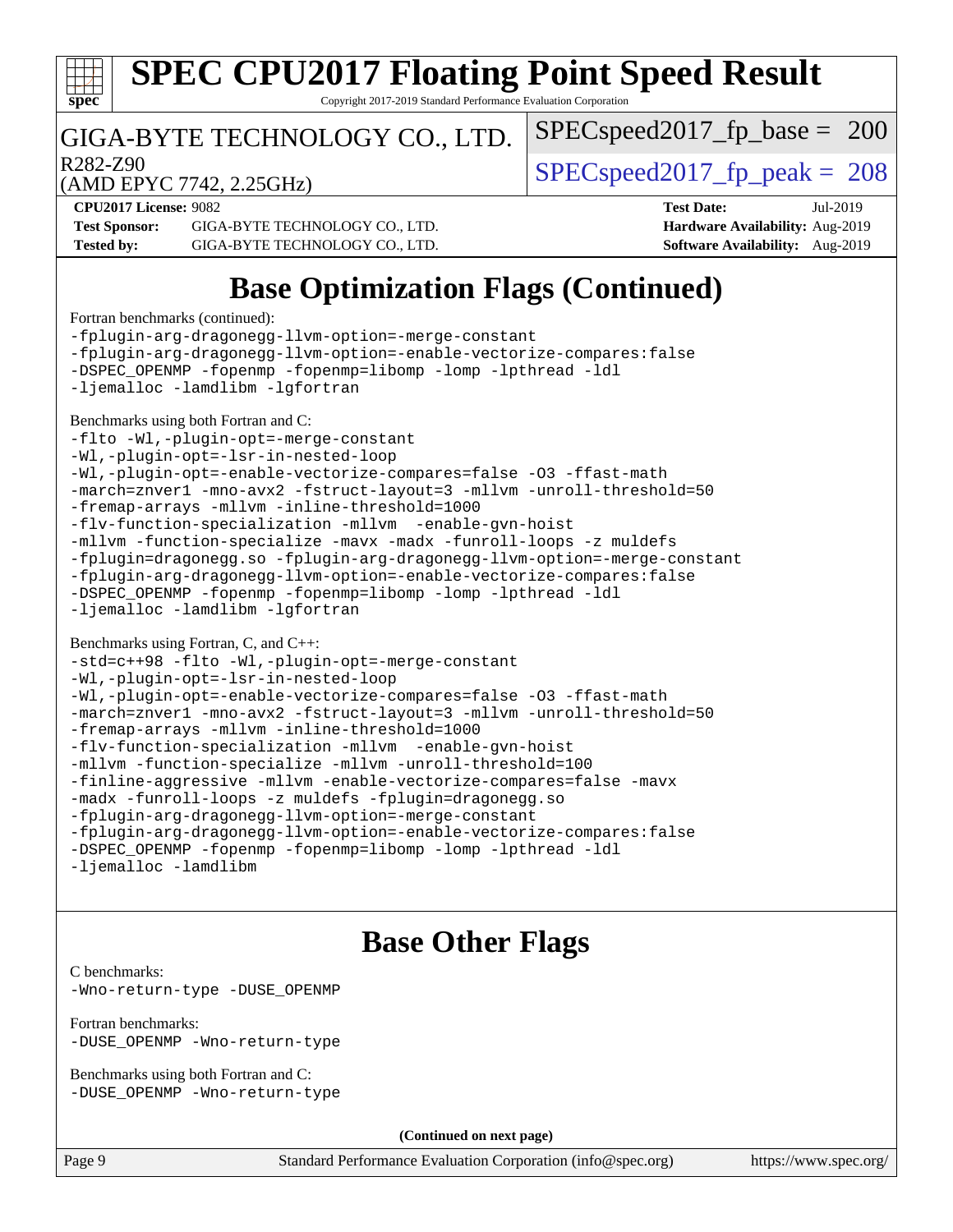

Copyright 2017-2019 Standard Performance Evaluation Corporation

### GIGA-BYTE TECHNOLOGY CO., LTD.

R282-Z90  $SPEC speed2017$  fp  $peak = 208$ 

[SPECspeed2017\\_fp\\_base =](http://www.spec.org/auto/cpu2017/Docs/result-fields.html#SPECspeed2017fpbase) 200

(AMD EPYC 7742, 2.25GHz)

**[CPU2017 License:](http://www.spec.org/auto/cpu2017/Docs/result-fields.html#CPU2017License)** 9082 **[Test Date:](http://www.spec.org/auto/cpu2017/Docs/result-fields.html#TestDate)** Jul-2019 **[Test Sponsor:](http://www.spec.org/auto/cpu2017/Docs/result-fields.html#TestSponsor)** GIGA-BYTE TECHNOLOGY CO., LTD. **[Hardware Availability:](http://www.spec.org/auto/cpu2017/Docs/result-fields.html#HardwareAvailability)** Aug-2019 **[Tested by:](http://www.spec.org/auto/cpu2017/Docs/result-fields.html#Testedby)** GIGA-BYTE TECHNOLOGY CO., LTD. **[Software Availability:](http://www.spec.org/auto/cpu2017/Docs/result-fields.html#SoftwareAvailability)** Aug-2019

## **[Base Other Flags \(Continued\)](http://www.spec.org/auto/cpu2017/Docs/result-fields.html#BaseOtherFlags)**

[Benchmarks using Fortran, C, and C++:](http://www.spec.org/auto/cpu2017/Docs/result-fields.html#BenchmarksusingFortranCandCXX) [-Wno-return-type](http://www.spec.org/cpu2017/results/res2019q3/cpu2017-20190722-16240.flags.html#user_CC_CXX_FCbase_F-Wno-return-type) -DUSE OPENMP

## **[Peak Compiler Invocation](http://www.spec.org/auto/cpu2017/Docs/result-fields.html#PeakCompilerInvocation)**

[C benchmarks](http://www.spec.org/auto/cpu2017/Docs/result-fields.html#Cbenchmarks): [clang](http://www.spec.org/cpu2017/results/res2019q3/cpu2017-20190722-16240.flags.html#user_CCpeak_clang-c)

[Fortran benchmarks](http://www.spec.org/auto/cpu2017/Docs/result-fields.html#Fortranbenchmarks): [clang](http://www.spec.org/cpu2017/results/res2019q3/cpu2017-20190722-16240.flags.html#user_FCpeak_clang-c) [gfortran](http://www.spec.org/cpu2017/results/res2019q3/cpu2017-20190722-16240.flags.html#user_FCpeak_aocc-gfortran_128c91a56d61ddb07404721e65b8f9498c31a443dacbd3b7f212891090eca86e2d099b520f75b99e9e8ac4fdec01f4d15f0b65e47123ec4c42b0759045731a1f)

[Benchmarks using both Fortran and C](http://www.spec.org/auto/cpu2017/Docs/result-fields.html#BenchmarksusingbothFortranandC): [clang](http://www.spec.org/cpu2017/results/res2019q3/cpu2017-20190722-16240.flags.html#user_CC_FCpeak_clang-c) [gfortran](http://www.spec.org/cpu2017/results/res2019q3/cpu2017-20190722-16240.flags.html#user_CC_FCpeak_aocc-gfortran_128c91a56d61ddb07404721e65b8f9498c31a443dacbd3b7f212891090eca86e2d099b520f75b99e9e8ac4fdec01f4d15f0b65e47123ec4c42b0759045731a1f)

[Benchmarks using Fortran, C, and C++:](http://www.spec.org/auto/cpu2017/Docs/result-fields.html#BenchmarksusingFortranCandCXX) [clang++](http://www.spec.org/cpu2017/results/res2019q3/cpu2017-20190722-16240.flags.html#user_CC_CXX_FCpeak_clang-cpp) [clang](http://www.spec.org/cpu2017/results/res2019q3/cpu2017-20190722-16240.flags.html#user_CC_CXX_FCpeak_clang-c) [gfortran](http://www.spec.org/cpu2017/results/res2019q3/cpu2017-20190722-16240.flags.html#user_CC_CXX_FCpeak_aocc-gfortran_128c91a56d61ddb07404721e65b8f9498c31a443dacbd3b7f212891090eca86e2d099b520f75b99e9e8ac4fdec01f4d15f0b65e47123ec4c42b0759045731a1f)

## **[Peak Portability Flags](http://www.spec.org/auto/cpu2017/Docs/result-fields.html#PeakPortabilityFlags)**

Same as Base Portability Flags

## **[Peak Optimization Flags](http://www.spec.org/auto/cpu2017/Docs/result-fields.html#PeakOptimizationFlags)**

[C benchmarks](http://www.spec.org/auto/cpu2017/Docs/result-fields.html#Cbenchmarks):

 619.lbm\_s: [-flto](http://www.spec.org/cpu2017/results/res2019q3/cpu2017-20190722-16240.flags.html#user_peakCOPTIMIZEEXTRA_LDFLAGS619_lbm_s_aocc-flto) [-Wl,-plugin-opt=-merge-constant](http://www.spec.org/cpu2017/results/res2019q3/cpu2017-20190722-16240.flags.html#user_peakEXTRA_LDFLAGS619_lbm_s_F-merge-constant_1d79771b5442061d9c8e05556c6b0c655e6c9e66f8c6936b0129d434b6acd2b1cf1b7cd2540d1570ff636111b08a6bc36e2e61fc34531f8ef7c1a34c57be1dbb) [-Wl,-plugin-opt=-lsr-in-nested-loop](http://www.spec.org/cpu2017/results/res2019q3/cpu2017-20190722-16240.flags.html#user_peakEXTRA_LDFLAGS619_lbm_s_lsr-in-nested-loop_1cff93fd95162f5e77640b5271e8bed680fb62b4a8d96fb8ab217ff3244646f1fbb342e31af83c263403bbf5249c7dc7732d5c86c3eab4cc8d32dcb7a6f33ca0) [-Ofast](http://www.spec.org/cpu2017/results/res2019q3/cpu2017-20190722-16240.flags.html#user_peakCOPTIMIZE619_lbm_s_aocc-Ofast) [-march=znver1](http://www.spec.org/cpu2017/results/res2019q3/cpu2017-20190722-16240.flags.html#user_peakCOPTIMIZE619_lbm_s_aocc-march) [-fstruct-layout=3](http://www.spec.org/cpu2017/results/res2019q3/cpu2017-20190722-16240.flags.html#user_peakCOPTIMIZE619_lbm_s_struct-layout) [-mllvm -vectorize-memory-aggressively](http://www.spec.org/cpu2017/results/res2019q3/cpu2017-20190722-16240.flags.html#user_peakCOPTIMIZE619_lbm_s_vectorize-memory-aggressively_24b72a4417f50ade9e698c5b3bed87ab456cc6fc8ec6439480cb84f36ad6a3975af6e87206dea402e3871a1464ff3d60bc798e0250f330177ba629a260df1857) [-mno-avx2](http://www.spec.org/cpu2017/results/res2019q3/cpu2017-20190722-16240.flags.html#user_peakCOPTIMIZE619_lbm_s_F-mno-avx2) [-mllvm -unroll-threshold=100](http://www.spec.org/cpu2017/results/res2019q3/cpu2017-20190722-16240.flags.html#user_peakCOPTIMIZE619_lbm_s_unroll-threshold_2755d0c78138845d361fa1543e3a063fffa198df9b3edf0cfb856bbc88a81e1769b12ac7a550c5d35197be55360db1a3f95a8d1304df999456cabf5120c45168) [-fremap-arrays](http://www.spec.org/cpu2017/results/res2019q3/cpu2017-20190722-16240.flags.html#user_peakCOPTIMIZE619_lbm_s_F-fremap-arrays) [-mllvm -inline-threshold=1000](http://www.spec.org/cpu2017/results/res2019q3/cpu2017-20190722-16240.flags.html#user_peakCOPTIMIZE619_lbm_s_dragonegg-llvm-inline-threshold_b7832241b0a6397e4ecdbaf0eb7defdc10f885c2a282fa3240fdc99844d543fda39cf8a4a9dccf68cf19b5438ac3b455264f478df15da0f4988afa40d8243bab) [-DSPEC\\_OPENMP](http://www.spec.org/cpu2017/results/res2019q3/cpu2017-20190722-16240.flags.html#suite_peakEXTRA_OPTIMIZE619_lbm_s_DSPEC_OPENMP) [-fopenmp](http://www.spec.org/cpu2017/results/res2019q3/cpu2017-20190722-16240.flags.html#user_peakEXTRA_OPTIMIZE619_lbm_s_F-fopenmp) [-fopenmp=libomp](http://www.spec.org/cpu2017/results/res2019q3/cpu2017-20190722-16240.flags.html#user_peakEXTRA_LIBS619_lbm_s_F-fopenmp_3eb6ab80166bcc84161ff8c20c8d5bc344f88119f45620444596454f7d72e99b7a0ceefc2d1b4d190bd07306bbfdfc20f11f5a2dc69c9b03c72239f8406741c3) [-lomp](http://www.spec.org/cpu2017/results/res2019q3/cpu2017-20190722-16240.flags.html#user_peakEXTRA_LIBS619_lbm_s_F-lomp) [-lpthread](http://www.spec.org/cpu2017/results/res2019q3/cpu2017-20190722-16240.flags.html#user_peakEXTRA_LIBS619_lbm_s_F-lpthread) [-ldl](http://www.spec.org/cpu2017/results/res2019q3/cpu2017-20190722-16240.flags.html#user_peakEXTRA_LIBS619_lbm_s_F-ldl) [-ljemalloc](http://www.spec.org/cpu2017/results/res2019q3/cpu2017-20190722-16240.flags.html#user_peakEXTRA_LIBS619_lbm_s_jemalloc-lib) [-lamdlibm](http://www.spec.org/cpu2017/results/res2019q3/cpu2017-20190722-16240.flags.html#user_peakEXTRA_LIBS619_lbm_s_F-lamdlibm)

 638.imagick\_s: [-flto](http://www.spec.org/cpu2017/results/res2019q3/cpu2017-20190722-16240.flags.html#user_peakCOPTIMIZEEXTRA_LDFLAGS638_imagick_s_aocc-flto) [-Wl,-plugin-opt=-merge-constant](http://www.spec.org/cpu2017/results/res2019q3/cpu2017-20190722-16240.flags.html#user_peakEXTRA_LDFLAGS638_imagick_s_F-merge-constant_1d79771b5442061d9c8e05556c6b0c655e6c9e66f8c6936b0129d434b6acd2b1cf1b7cd2540d1570ff636111b08a6bc36e2e61fc34531f8ef7c1a34c57be1dbb) [-Wl,-plugin-opt=-lsr-in-nested-loop](http://www.spec.org/cpu2017/results/res2019q3/cpu2017-20190722-16240.flags.html#user_peakEXTRA_LDFLAGS638_imagick_s_lsr-in-nested-loop_1cff93fd95162f5e77640b5271e8bed680fb62b4a8d96fb8ab217ff3244646f1fbb342e31af83c263403bbf5249c7dc7732d5c86c3eab4cc8d32dcb7a6f33ca0) [-Ofast](http://www.spec.org/cpu2017/results/res2019q3/cpu2017-20190722-16240.flags.html#user_peakCOPTIMIZE638_imagick_s_aocc-Ofast) [-march=znver1](http://www.spec.org/cpu2017/results/res2019q3/cpu2017-20190722-16240.flags.html#user_peakCOPTIMIZE638_imagick_s_aocc-march) [-fstruct-layout=3](http://www.spec.org/cpu2017/results/res2019q3/cpu2017-20190722-16240.flags.html#user_peakCOPTIMIZE638_imagick_s_struct-layout) [-mllvm -vectorize-memory-aggressively](http://www.spec.org/cpu2017/results/res2019q3/cpu2017-20190722-16240.flags.html#user_peakCOPTIMIZE638_imagick_s_vectorize-memory-aggressively_24b72a4417f50ade9e698c5b3bed87ab456cc6fc8ec6439480cb84f36ad6a3975af6e87206dea402e3871a1464ff3d60bc798e0250f330177ba629a260df1857) [-mno-avx2](http://www.spec.org/cpu2017/results/res2019q3/cpu2017-20190722-16240.flags.html#user_peakCOPTIMIZE638_imagick_s_F-mno-avx2) [-mllvm -unroll-threshold=100](http://www.spec.org/cpu2017/results/res2019q3/cpu2017-20190722-16240.flags.html#user_peakCOPTIMIZE638_imagick_s_unroll-threshold_2755d0c78138845d361fa1543e3a063fffa198df9b3edf0cfb856bbc88a81e1769b12ac7a550c5d35197be55360db1a3f95a8d1304df999456cabf5120c45168) [-fremap-arrays](http://www.spec.org/cpu2017/results/res2019q3/cpu2017-20190722-16240.flags.html#user_peakCOPTIMIZE638_imagick_s_F-fremap-arrays) [-mllvm -inline-threshold=1000](http://www.spec.org/cpu2017/results/res2019q3/cpu2017-20190722-16240.flags.html#user_peakCOPTIMIZE638_imagick_s_dragonegg-llvm-inline-threshold_b7832241b0a6397e4ecdbaf0eb7defdc10f885c2a282fa3240fdc99844d543fda39cf8a4a9dccf68cf19b5438ac3b455264f478df15da0f4988afa40d8243bab) [-DSPEC\\_OPENMP](http://www.spec.org/cpu2017/results/res2019q3/cpu2017-20190722-16240.flags.html#suite_peakEXTRA_OPTIMIZE638_imagick_s_DSPEC_OPENMP) [-fopenmp](http://www.spec.org/cpu2017/results/res2019q3/cpu2017-20190722-16240.flags.html#user_peakEXTRA_OPTIMIZE638_imagick_s_F-fopenmp)

**(Continued on next page)**

| Page 10 | Standard Performance Evaluation Corporation (info@spec.org) |  | https://www.spec.org/ |
|---------|-------------------------------------------------------------|--|-----------------------|
|---------|-------------------------------------------------------------|--|-----------------------|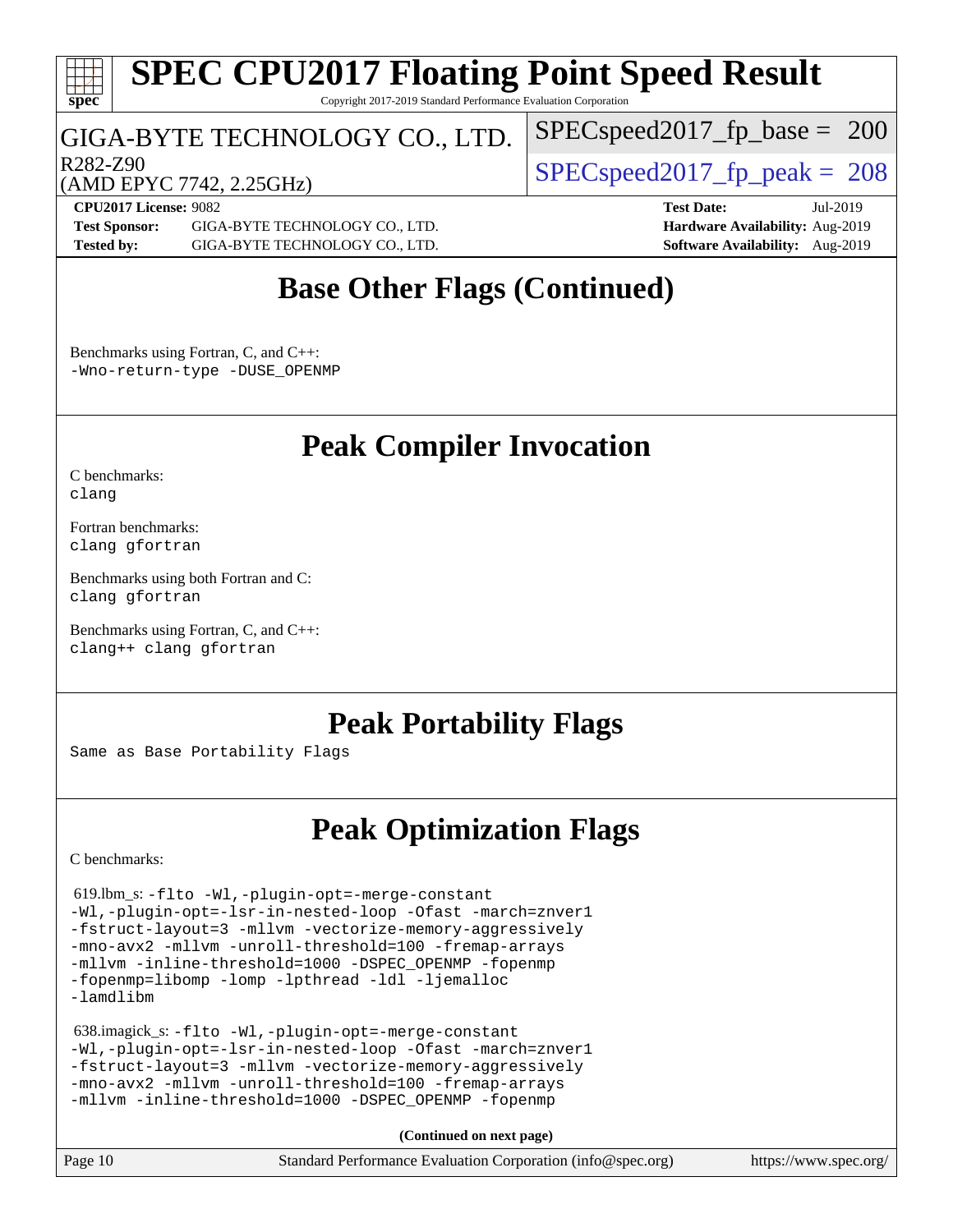

Copyright 2017-2019 Standard Performance Evaluation Corporation

### GIGA-BYTE TECHNOLOGY CO., LTD.

R282-Z90  $SPEC speed2017$  fp  $peak = 208$ 

SPECspeed2017 fp base =  $200$ 

(AMD EPYC 7742, 2.25GHz)

**[CPU2017 License:](http://www.spec.org/auto/cpu2017/Docs/result-fields.html#CPU2017License)** 9082 **[Test Date:](http://www.spec.org/auto/cpu2017/Docs/result-fields.html#TestDate)** Jul-2019 **[Test Sponsor:](http://www.spec.org/auto/cpu2017/Docs/result-fields.html#TestSponsor)** GIGA-BYTE TECHNOLOGY CO., LTD. **[Hardware Availability:](http://www.spec.org/auto/cpu2017/Docs/result-fields.html#HardwareAvailability)** Aug-2019 **[Tested by:](http://www.spec.org/auto/cpu2017/Docs/result-fields.html#Testedby)** GIGA-BYTE TECHNOLOGY CO., LTD. **[Software Availability:](http://www.spec.org/auto/cpu2017/Docs/result-fields.html#SoftwareAvailability)** Aug-2019

## **[Peak Optimization Flags \(Continued\)](http://www.spec.org/auto/cpu2017/Docs/result-fields.html#PeakOptimizationFlags)**

```
 638.imagick_s (continued):
-fopenmp=libomp -lomp -lpthread -ldl -ljemalloc
 644.nab_s: Same as 638.imagick_s
Fortran benchmarks: 
 603.bwaves_s: -flto -Wl,-plugin-opt=-merge-constant
-Wl,-plugin-opt=-lsr-in-nested-loop -O3 -mavx2 -madx
-funroll-loops -ffast-math -fplugin=dragonegg.so
-fplugin-arg-dragonegg-llvm-option=-merge-constant
-fplugin-arg-dragonegg-llvm-option=-inline-threshold:1000
-DSPEC_OPENMP -fopenmp -fopenmp=libomp -lomp -lpthread
-ldl -ljemalloc -lamdlibm -lgfortran
649.fotonik3d<sub>-</sub>s: basepeak = yes
654.roms_s: basepeak = yes
Benchmarks using both Fortran and C: 
621.wrf_s: basepeak = yes
627.cam4<sub>-</sub>s: basepeak = yes
 628.pop2_s: -flto -Wl,-plugin-opt=-merge-constant
-Wl,-plugin-opt=-lsr-in-nested-loop -Ofast -march=znver1
-fstruct-layout=3 -mllvm -vectorize-memory-aggressively
-mno-avx2 -mllvm -unroll-threshold=100 -fremap-arrays
-mllvm -inline-threshold=1000 -O3 -mavx2 -madx
-funroll-loops -ffast-math -fplugin=dragonegg.so
-fplugin-arg-dragonegg-llvm-option=-merge-constant
-fplugin-arg-dragonegg-llvm-option=-inline-threshold:1000
-DSPEC_OPENMP -fopenmp -fopenmp=libomp -lomp -lpthread
-ldl -ljemalloc -lamdlibm -lgfortran
Benchmarks using Fortran, C, and C++: 
-std=c++98 -flto -Wl,-plugin-opt=-merge-constant
-Wl,-plugin-opt=-lsr-in-nested-loop -Ofast -march=znver1
-fstruct-layout=3 -mllvm -vectorize-memory-aggressively -mno-avx2
-mllvm -unroll-threshold=100 -fremap-arrays
-mllvm -inline-threshold=1000 -finline-aggressive -O3 -mavx2 -madx
-funroll-loops -ffast-math -fplugin=dragonegg.so
-fplugin-arg-dragonegg-llvm-option=-merge-constant
-fplugin-arg-dragonegg-llvm-option=-inline-threshold:1000 -DSPEC_OPENMP
-fopenmp -fopenmp=libomp -lomp -lpthread -ldl -ljemalloc -lamdlibm
```